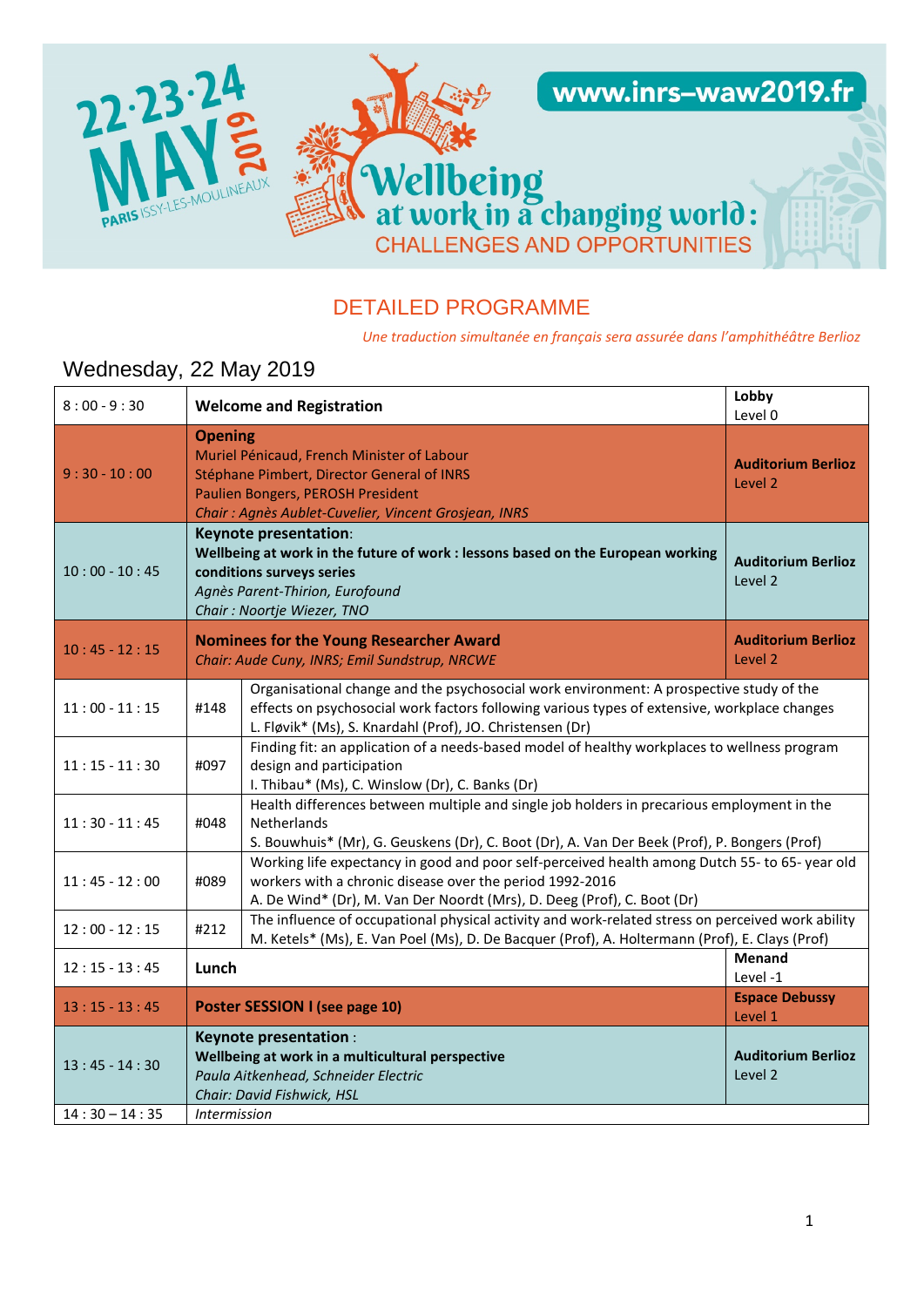| $14:35 - 16:05$ |      | <b>5 PARALLEL SESSIONS</b>                                                                                                                          |                           |
|-----------------|------|-----------------------------------------------------------------------------------------------------------------------------------------------------|---------------------------|
|                 |      | 1 - ORAL COMM: How to fit future work needs                                                                                                         | <b>Auditorium Berlioz</b> |
|                 |      | <b>Chair: Vincent Grosjean, INRS</b>                                                                                                                | Level 2                   |
| $14:35 - 14:55$ | #076 | Social media at professional work? Threat or possibility?<br>R. Oksa* (Mrs), M. Kaakinen (Dr), N. Ellonen (Dr), A. Oksanen (Prof)                   |                           |
|                 |      | Supporting wellbeing at work in digital transformation through learning and competence-                                                             |                           |
| $14:55 - 15:15$ | #118 | building                                                                                                                                            |                           |
|                 |      | K. Heikkila-Tammi (Dr), RL. Larjovuori* (Mrs), L. Bordi (Ms)                                                                                        |                           |
|                 |      | Teacher-led development process as a tool to enhance the digitalization of schools and work                                                         |                           |
| $15:15 - 15:35$ | #126 | well-being                                                                                                                                          |                           |
|                 |      | JP. Mäkiniemi* (Dr), S. Ahola (Dr)<br>Experiments and intentions of uses during the design of a cobot                                               |                           |
| $15:35 - 15:55$ | #142 | F. Coutarel* (Dr), M. Dridi (Mr), A. Bonnemain (Dr), S. Rousset (Dr), J. Beaujouan (Dr)                                                             |                           |
|                 |      | 2 - SYMPOSIUM: "Dealing with Industry 4.0 through workplace                                                                                         | Room 6                    |
|                 |      | innovation" F. Pot* (Prof)                                                                                                                          | Level 4                   |
|                 | #025 | Dealing with Industry 4.0 through workplace innovation"                                                                                             |                           |
|                 |      | F. Pot* (Prof)                                                                                                                                      |                           |
|                 | #034 | Paradigms 4.0: towards a better understanding of the impact of Industry 4.0 technologies on<br>work and organization                                |                           |
|                 |      | M. Ramioul* (Prof), S. Dhondt (Prof)                                                                                                                |                           |
|                 |      | Towards a monitor for technology, skills and employment                                                                                             |                           |
| $14:35 - 16:05$ | #027 | S. Dhondt* (Prof), K. Kraan (Mr), P. Preenen (Dr)                                                                                                   |                           |
|                 |      | Coping with industry 4.0 in a high-trust environment: digitalization and the transformation of                                                      |                           |
|                 | #030 | work in Finland                                                                                                                                     |                           |
|                 |      | T. Alasoini* (Prof)                                                                                                                                 |                           |
|                 | #028 | New digital technologies, organisational choice-making and employee wellbeing: evidence from<br>a survey of senior management                       |                           |
|                 |      | C. Warhurst* (Prof), S. Sarkar (Dr), W. Hunt (Dr)                                                                                                   |                           |
|                 |      | 3 - ORAL COMM: Workplace health promotion I                                                                                                         | <b>Room Molière</b>       |
|                 |      | Chair: Mª Dolores Solé, INSST                                                                                                                       | Level 3                   |
|                 |      | The effectiveness of workplace health promotion interventions to prevent chronic diseases-A                                                         |                           |
| $14:35 - 14:55$ | #055 | systematic meta-review                                                                                                                              |                           |
|                 |      | K. Proper* (Dr), S. Van Oostrom (Dr), J. Lindstrom (Dr)<br>Workplace health promotion programs: a systematic review of differences in effectiveness |                           |
| $14:55 - 15:15$ | #165 | between socioeconomic groups                                                                                                                        |                           |
|                 |      | D. Van De Ven* (Mr), S. Robroek (Dr), A. Burdorf (Prof)                                                                                             |                           |
| $15:15 - 15:35$ | #215 | Workplace physical exercises and musculoskeletal disorders prevention: are they effective?                                                          |                           |
|                 |      | A. Aublet-Cuvelier* (Dr), L. Claudon (Mr), MA. Gautier (Dr), M. Kerlo-Brusset (Dr)                                                                  |                           |
|                 |      |                                                                                                                                                     |                           |
|                 |      | Workplace health promotion: support of an occupational health service to logistics companies in                                                     |                           |
| $15:35 - 15:55$ | #083 | prevention of whole body vibration risk                                                                                                             |                           |
|                 |      | R. Codron* (Dr), V. Mora (Dr), M. Chauvet (Mr), P. Vincent (Mr), S. Fouchy (Mrs), J. Rayer (Mrs)                                                    |                           |
|                 |      | 4 - ORAL COMM: Impacts of merges and other major organisational changes<br><b>Chair: Ed Robinson, HSE</b>                                           | Room 5<br>Level 4         |
|                 |      | Downsizing and restructuring in the wake of the economic collapse and the impact on municipal                                                       |                           |
| $14:35 - 14:55$ | #064 | employees in Iceland                                                                                                                                |                           |
|                 |      | H. Sigursteinsdottir* (Dr)                                                                                                                          |                           |
|                 |      | Well-being at work: How can an occupational health service support a company during a change                                                        |                           |
| $14:55 - 15:15$ | #098 | of premises and organization?                                                                                                                       |                           |
|                 |      | S. Bahiri* (Mrs), R. Codron (Dr)                                                                                                                    |                           |
|                 |      | The contribution of work and lifestyle factors to socioeconomic inequalities in self-rated health-<br>a systematic review                           |                           |
| $15:15 - 15:35$ | #020 | A. Dieker (Ms), W. Ijzelenberg (Dr), K. Proper (Dr), A. Burdorf (Prof), A. Van Der Beek (Prof),                                                     |                           |
|                 |      | G. Hulsegge* (Dr)                                                                                                                                   |                           |
| $15:35 - 15:55$ | #240 | Work-life merge and wellbeing in Australian and UK academics<br>C. Fetherston* (Prof), R. Wei (Dr), S. Batt (Ms), M. Sully (Dr), A. Fetherston (Dr) |                           |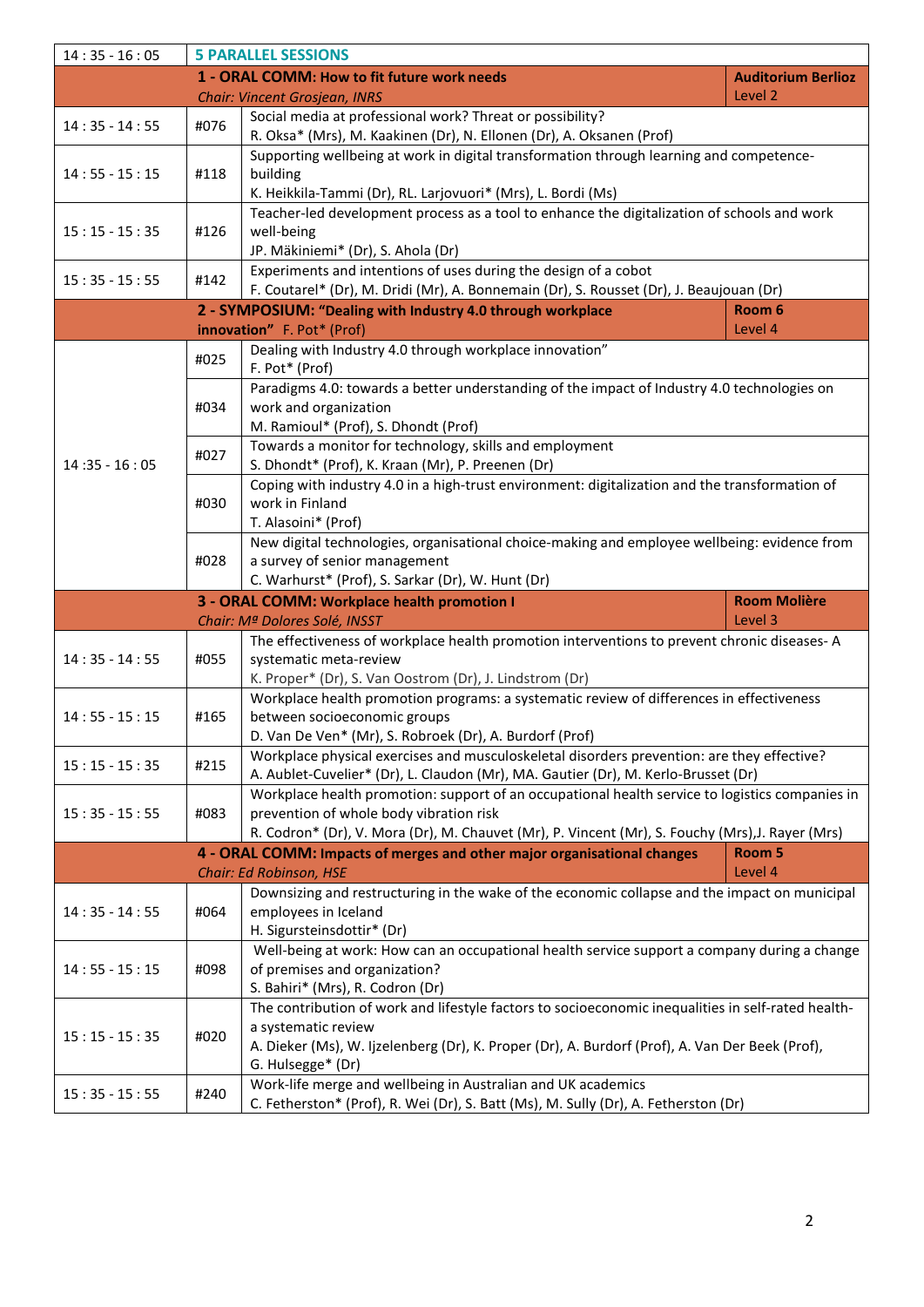|                 |        | 5 - ORAL COMM: Evaluation and interventions                                                                                                     | Room <sub>9</sub>         |
|-----------------|--------|-------------------------------------------------------------------------------------------------------------------------------------------------|---------------------------|
|                 |        | Chair: Live Bakke Finne, STAMI                                                                                                                  | Level 4                   |
|                 |        | Protocol for evaluating a workplace intervention within the framework of consultations for                                                      |                           |
| $14:35 - 14:55$ | #024   | Suffering at Work in French-speaking Switzerland                                                                                                |                           |
|                 |        | Z. Mediouni* (Dr), C. Barlet-Ghaleb (Dr), M. Zenoni (Ms), M. Rinaldo (Dr),                                                                      |                           |
|                 |        | D. Grolimund Berset (Dr), S. Eich (Dr), B. Danuser (Prof), P. Krief (Dr)                                                                        |                           |
|                 |        | Interventions improving mental health of nursing students and novice nurses to prevent drop-                                                    |                           |
| $14:55 - 15:15$ | #140   | out: a systematic review                                                                                                                        |                           |
|                 |        | E. Bakker* (Ms), J. Kox (Mr), C. Boot (Dr), A. Francke (Prof), A. Van Der Beek (Prof),<br>P. Roelofs (Dr)                                       |                           |
|                 |        | Comprehensive health promotion interventions : evidence from Estonia                                                                            |                           |
| $15:15 - 15:35$ | #131   | K. Kuimet (Mrs), M. Järvis* (Dr), J. Korotõtš (Ms)                                                                                              |                           |
|                 |        | Combating bullying at work in the Netherlands: design and first results from a longitudinal                                                     |                           |
|                 |        | evaluation of an organisational intervention                                                                                                    |                           |
| $15:35 - 15:55$ | #236   | R. Schelvis* (Dr), L. Van Dam (Ms), M. Bakhuys Roozeboom (Mrs), L. Van Der Zwaan (Mr),                                                          |                           |
|                 |        | S. Van Den Bossche (Mr)                                                                                                                         |                           |
| $16:05 - 16:30$ |        | Coffee/Tea break                                                                                                                                | <b>Espace Debussy</b>     |
|                 |        |                                                                                                                                                 | Level 1                   |
| $16:30 - 17:30$ |        | <b>4 PARALLEL SESSIONS</b>                                                                                                                      |                           |
|                 |        | <b>1 - WORKBENCH</b>                                                                                                                            | <b>Room Molière</b>       |
|                 |        |                                                                                                                                                 | Level 3                   |
|                 |        | Technostress: Where are we now and where do we go from here?                                                                                    |                           |
| $16:30 - 17:30$ | #197   | L. Van Dam* (Ms), L. Van Der Zwaan (Mr), M. Van Egmond (Mrs), J. Van Den Eerenbeemt (Mr),                                                       |                           |
|                 |        | I. Niks (Ms), L. Hermans (Ms)                                                                                                                   |                           |
|                 |        | 2 - ORAL COMM: Returning to work and major exhaustion<br>Chair: Agnès Aublet-Cuvelier, INRS                                                     | Room 5<br>Level 4         |
|                 |        | Client-related Burnout measured with the Copenhagen Burnout Inventory and self-reported                                                         |                           |
| $16:30 - 16:50$ | #085   | exhaustion. Construct and criterion validity among Swedish Home-Care Personnel                                                                  |                           |
|                 |        | A. Lundin* (Dr), I. Målqvist (Mrs), M. Forsman (Prof)                                                                                           |                           |
|                 |        | Policy and practice initiatives to improve ambulance staff mental health and wellbeing in the                                                   |                           |
|                 |        | United Kingdom: a national picture in a global context                                                                                          |                           |
| $16:50 - 17:10$ | #093   | K. Sanderson* (Prof), L. Clark (Dr), R. Fida (Dr), J. Williams (Prof), N. Rees (Mr), J. Murdoch (Dr),                                           |                           |
|                 |        | J. Skinner (Dr), T. Foster (Mrs)                                                                                                                |                           |
|                 | #107   | Returning to work and staying at work after sickness absence due to common mental disorders:                                                    |                           |
| $17:10 - 17:30$ |        | results from a mixed-methods follow-up study in Germany                                                                                         |                           |
|                 |        | A. Sikora* (Mrs), G. Schneider (Mr)                                                                                                             |                           |
|                 |        | 3 - ORAL COMM: Psychosocial working conditions and wellbeing in the health                                                                      | Room <sub>9</sub>         |
|                 | sector |                                                                                                                                                 | Level 4                   |
|                 |        | Chair: Noortje Wiezer, TNO                                                                                                                      |                           |
| $16:30 - 16:50$ | #198   | Occupational health of personal home-care aides                                                                                                 |                           |
|                 |        | M. Sellapin* (Mr), V. Dodeler (Dr), E. Michinov (Prof)<br>The relationship between stressful situations and psychological distress in emergency |                           |
| $16:50 - 17:10$ | #179   | department nurses and the moderating effect of work factors and recovery outside work                                                           |                           |
|                 |        | N. De Wijn* (Ms), M. Van Der Doef (Dr)                                                                                                          |                           |
|                 |        | Gender, age, and immigration background interaction: impact on work-life balance satisfaction                                                   |                           |
| $17:10 - 17:30$ | #127   | and employee mental health                                                                                                                      |                           |
|                 |        | M. Boulet* (Prof)                                                                                                                               |                           |
|                 |        | 4 - ORAL COMM : Physical and Psychosocial working conditions and wellbeing                                                                      | <b>Auditorium Berlioz</b> |
|                 |        | Chair: Live Bakke Finne, STAMI                                                                                                                  | Level <sub>2</sub>        |
|                 |        | Job resources and wellbeing: longitudinal associations in a nationally representative sample of                                                 |                           |
| $16:30 - 16:50$ | #058   | German employees                                                                                                                                |                           |
|                 |        | I. Schoellgen* (Dr), A. Schulz (Ms)                                                                                                             |                           |
| $16:50 - 17:10$ | #062   | Work-related stress and psychosocial work conditions                                                                                            |                           |
|                 |        | H. Sigursteinsdottir* (Dr)                                                                                                                      |                           |
| $17:10 - 17:30$ | #074   | Curvilinear connections of effort-reward imbalance with stress and work engagement                                                              |                           |
|                 |        | J. Tanskanen* (Mr), L. Mäkelä (Prof), R. Viitala (Prof)                                                                                         |                           |
| $17:30 - 17:50$ | #057   | Prevention of of musculoskeletal disorders using smart workwear<br>C. Lind (Dr), M. Forsman* (Prof), L. Sandsjö (Dr)                            |                           |
|                 |        |                                                                                                                                                 |                           |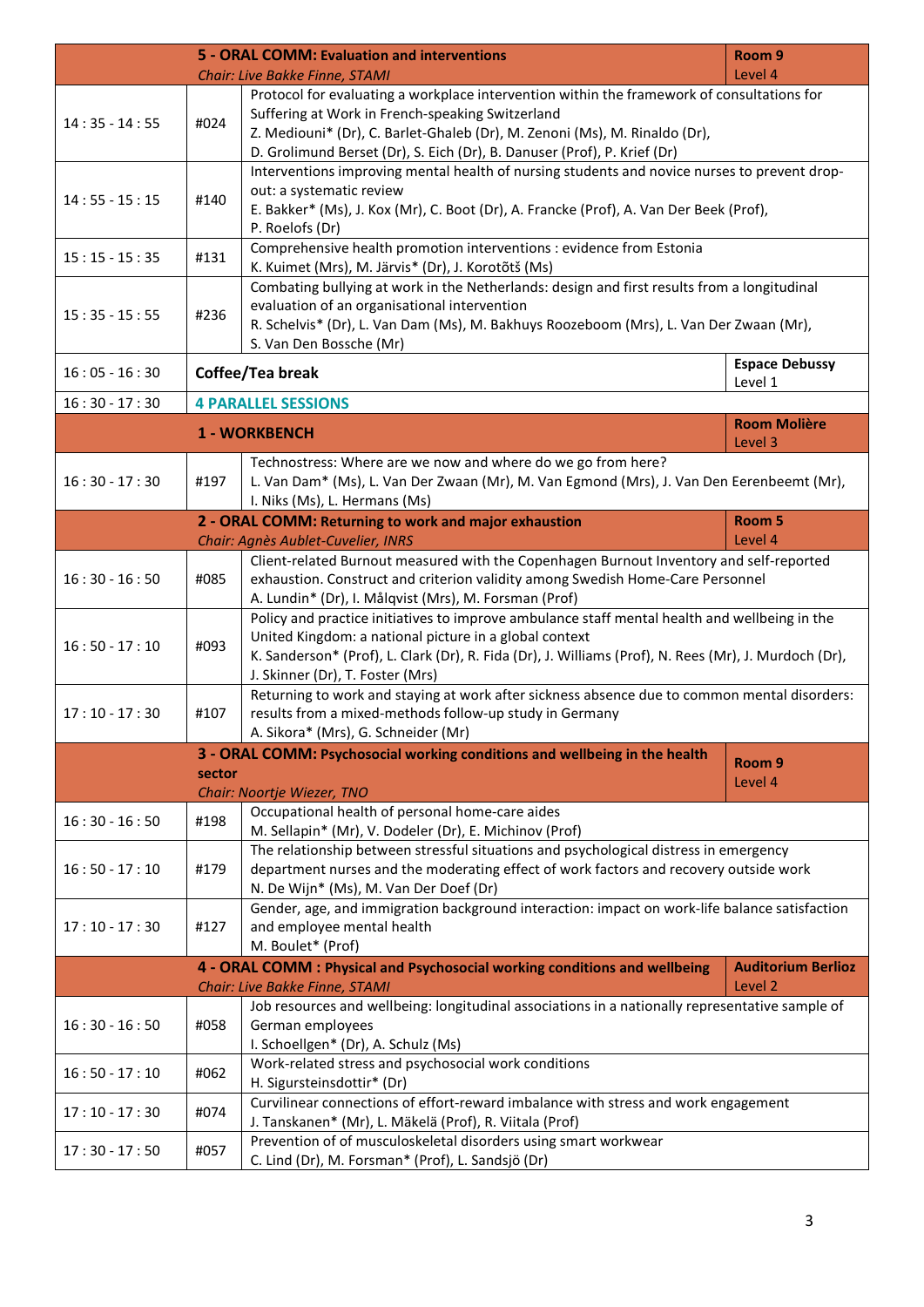#### Thursday, 23 May 2019 9 : 00 - 9 : 45 **Keynote presentation: Leading healthy organisational interventions: The role of line managers in making interventions work** *Prof. Karina Nielsen, Institute of Work Psychology at the Sheffield University Management School Chair : Lars Andersen, NRCWE* **Auditorium Berlioz** Level 2 9 : 45 - 9 : 50 *Intermission* 9 : 50 - 11 : 20 **4 PARALLEL SESSIONS 1 - ORAL COMM: To be a "good" leader: conditions to improve leader development** *Chair: Aude Cuny, INRS* **Auditorium Berlioz** Level 2 9 : 50 - 10 : 10  $\mid$  #087  $\mid$  'Being' a leader: value of mindfulness for leader development L. Urrila\* (Ms)  $10:10 - 10:30$  #109 The role of the line manager in implementing organisational interventions? experiences from the ARK-programme M. Christensen\* (Dr) 10 : 30 - 10 : 50 #114 How organisational culture and climate affect the leadership-health relationship in the face of change T. Schröder\* (Mr)  $10:50 - 11:10$   $\#123$ Resources and constraints related to psychological health: the case of managers in healthcare sector MH. Gilbert\* (Prof), J. Dextras-Gauthier (Prof), M. Boulet (Prof), I. Auclair (Prof), J. Dima (Ms) **2 - SYMPOSIUM "Achieving healthier workplace"** ST. Innstrand (Prof) **Room Molière** Level 3 9 : 50 - 11 : 20 #128 Achieving Healthier Workplace ST. Innstrand\* (Prof) #130 An integrated, multi-level model of employee health and wellbeing C. Banks\* (Dr) #079 Creating healthy workplaces- the ARK intervention programme ST. Innstrand\* (Prof), M. Christensen (Dr) #119 Developing wellbeing-supporting work practices in the digitalizing work environment L. Bordi (Ms), K. Heikkilä-Tammi\* (Dr) #125 | Intervention strategies for healthier workplaces C. Maslach\* (Prof) **3 - ORAL COMM: The role of leadership in employees wellbeing at work I** *Chair: Louis Laurent, INRS* **Room 6** Level 4  $9:50 - 10:10$   $\#108$ The empowering leadership as a determinant of psychological wellbeing at work: the predictor role of trust and meaning of the work A. Caillé\* (Mrs), C. Jeoffrion (Prof), JM. Galharret (Prof) 10 : 10 - 10 : 30  $\parallel$  #113 Distance with a leader and satisfaction with expatriate job L. Mäkelä\* (Prof), H. Kangas (Ms), V. Suutari (Prof)  $10:30 - 10:50$  #139 Diverse effects of leadership and management practices on working conditions and well-being at work: how can we prevent efficiently both mental and physical injuries at workstation? E. Garnier-Daujard\* (Dr) 10 : 50 - 11 : 10 #234 Workplaces' leadership quality and work ability- results from a questionnaire distributed to all Sweden's waste collectors M. Forsman\* (Prof), M. Alderling (Mr), SE. Mathiassen (Prof)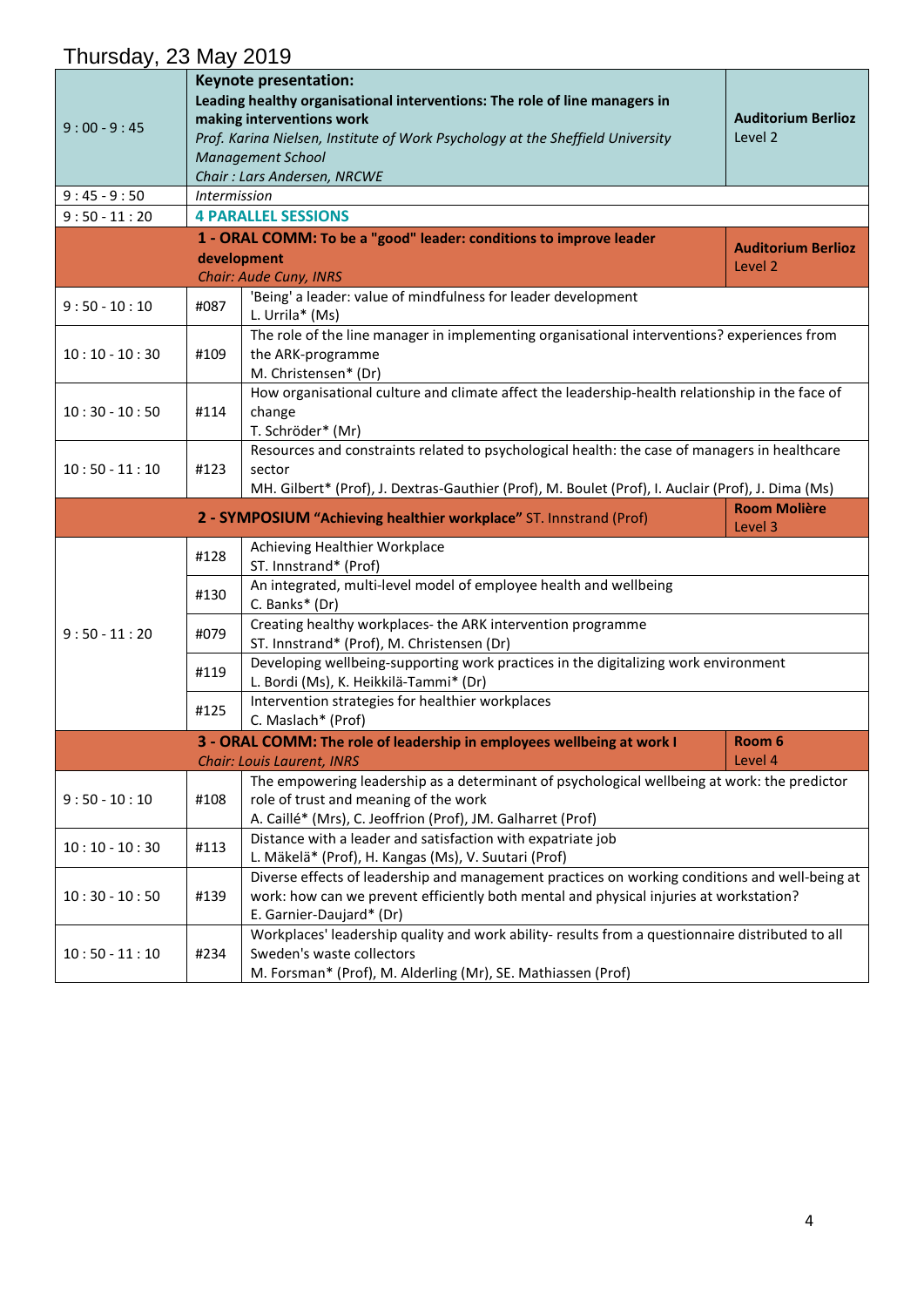| Room 5<br>4 - ORAL COMM: Wellbeing at work of different groups of workers: young,<br>Level 4 |      |                                                                                                                                                                                                                                                                                  |                                  |  |
|----------------------------------------------------------------------------------------------|------|----------------------------------------------------------------------------------------------------------------------------------------------------------------------------------------------------------------------------------------------------------------------------------|----------------------------------|--|
| ageing and low vitality people<br>Chair: Zofia Mockallo, CIOP-PIB                            |      |                                                                                                                                                                                                                                                                                  |                                  |  |
| $9:50 - 10:10$                                                                               | #026 | Can untimely late career workplace departures be prevented? A quantitative evaluation of a<br>model of involuntary retirement among publicly-employed Registered Nurses and allied health<br>professionals<br>S. Hewko* (Dr), T. Reay (Dr), C. Estabrooks (Dr), G. Cummings (Dr) |                                  |  |
| $10:10 - 10:30$                                                                              | #193 | The influence of chronic diseases on exit from paid employment: a longitudinal study with 6<br>years follow-up among older workers<br>K. Oude Hengel* (Dr), S. Robroek (Dr), I. Eekhout (Dr), A. Van Der Beek (Prof), A. Burdorf (Prof)                                          |                                  |  |
| $10:30 - 10:50$                                                                              | #210 | The prevalence, seriousness and causes of teenage workers' injuries: the case of Iceland<br>M. Einarsdóttir* (Dr), GL. Rafnsdóttir (Prof)                                                                                                                                        |                                  |  |
| $10:50 - 11:10$                                                                              | #218 | Do I tell my supervisor? Self-disclosure at work in employees with migraine and its relationship<br>with work adjustments<br>M. Van Der Doef* (Dr), K. Van Der Hiele (Dr)                                                                                                        |                                  |  |
| $11:20 - 11:50$                                                                              |      | Coffee/Tea break                                                                                                                                                                                                                                                                 | <b>Espace Debussy</b><br>Level 1 |  |
| $11:50 - 12:50$                                                                              |      | <b>4 PARALLEL SESSIONS</b>                                                                                                                                                                                                                                                       |                                  |  |
|                                                                                              |      | 1 - ORAL COMM: Workplace health promotion II                                                                                                                                                                                                                                     | <b>Auditorium Berlioz</b>        |  |
|                                                                                              |      | Chair: Emil Sundstrup, NRCWE                                                                                                                                                                                                                                                     | Level 2                          |  |
| $11:50 - 12:10$                                                                              | #151 | A evolution in the PRAP training for a construction of an ergonomics culture: the ergoKaïzen in<br><b>MAGNA GETRAGFORD Transmission</b><br>H. Jakubiec* (Dr), B. Guionie (Mr)                                                                                                    |                                  |  |
| $12:10 - 12:30$                                                                              | #054 | The effects of tailored workplace interventions to reduce sitting : a quasi-experimental pilot<br>study<br>K. Proper* (Dr), J. Shreij (Mr), E. Zantinge (Dr)                                                                                                                     |                                  |  |
| $12:30 - 12:50$                                                                              | #216 | Effect of upright sitting postures on users' physical and mental conditions within different work<br>domains<br>M. Nybacka (Ms), AL. Osvalder* (Prof), B. Van Der Doelen (Mr)                                                                                                    |                                  |  |
|                                                                                              |      | 2 - ORAL COMM: Psychosocial working conditions and wellbeing I                                                                                                                                                                                                                   | Room 9                           |  |
|                                                                                              |      | Chair: Zofia Mockallo, CIOP-PIB                                                                                                                                                                                                                                                  | Level 4                          |  |
| $11:50 - 12:10$                                                                              | #059 | Changes in job security and mental health: An analysis of 14 annual waves of an Australian<br>working population panel survey<br>AD. Lamontagne* (Prof), T. Too (Dr), L. Punnett (Prof), A. Milner (Dr)                                                                          |                                  |  |
| $12:10 - 12:30$                                                                              | #116 | Work intensification and autonomy in the digitized working world- A challenge for the wellbeing<br>of employees?<br>SC. Meyer* (Dr), A. Tisch (Dr), L. Hünefeld (Dr)                                                                                                             |                                  |  |
| $12:30 - 12:50$                                                                              | #208 | Which factors are associated with entrepreneurial wellbeing? A systematic qualitative review<br>S. Ahola* (Dr), JP. Mäkiniemi (Dr), S. Nuutinen (Mrs), K. Heikkilä-Tammi (Dr), J. Laitinen (Dr),<br>T. Oksanen (Dr)                                                              |                                  |  |
|                                                                                              |      | 3 - ORAL COMM : Burnout and withdrawal behavior                                                                                                                                                                                                                                  | Room 5                           |  |
|                                                                                              |      | Chair: Benjamin Paty, INRS                                                                                                                                                                                                                                                       | Level 4                          |  |
| $11:50 - 12:10$                                                                              | #017 | The role of employee self-efficacy in top-down burnout contagion: A multilevel longitudinal<br>study<br>A. Parent-Lamarche* (Prof), C. Fernet (Prof)                                                                                                                             |                                  |  |
| $12:10 - 12:30$                                                                              | #124 | The determinants of work withdrawal : the case of cynicism<br>W. Merkouche* (Ms), A. Marchand (Prof), S. Renaud (Prof)                                                                                                                                                           |                                  |  |
| $12:30 - 12:50$                                                                              | #189 | Burnout prevalence and risk factors among Belgian workers estimated by general and<br>occupational physicians<br>L. Braeckman* (Prof), L. D'Hulster (Mr), M. Jemine (Ms), P. Firket (Prof), D. Rusu (Prof),<br>I. Hansez (Prof)                                                  |                                  |  |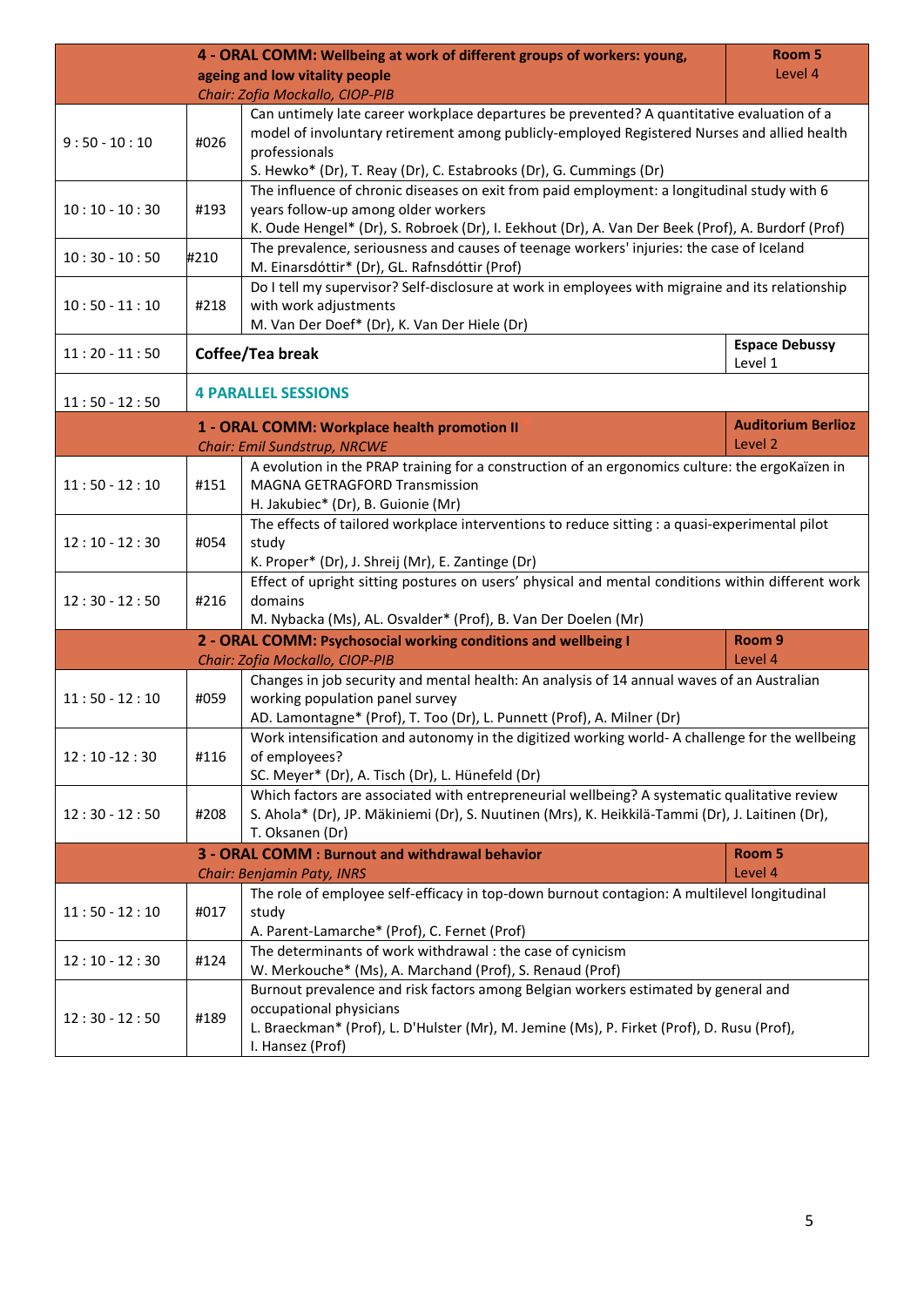|                 |              | 4 - ORAL COMM: Work and health II                                                                                                                                    | Room 6                                          |
|-----------------|--------------|----------------------------------------------------------------------------------------------------------------------------------------------------------------------|-------------------------------------------------|
|                 |              | Chair: Lennart van der Zwaan, TNO                                                                                                                                    | Level 4                                         |
|                 |              | Prevalence and characteristics associated with multiple problems among work disability benefit                                                                       |                                                 |
| $11:50 - 12:10$ | #056         | recipients                                                                                                                                                           |                                                 |
|                 |              | K. Brongers* (Mr), B. Cornelius (Dr), T. Hoekstra (Dr), S. Brouwer (Prof)                                                                                            |                                                 |
| $12:10 - 12:30$ | #067         | Psychosocial factors and self-reported global health in a longitudinal survey                                                                                        |                                                 |
|                 |              | S. Boini* (Mrs), M. Grzebyk (Mr), D. Chouaniere (Dr)                                                                                                                 |                                                 |
| $12:30 - 12:50$ | #068         | Occupational factors associated with perceived mental and physical health in postal workers<br>S. Boini* (Mrs), M. Grzebyk (Mr), M. Dziurla (Mr), A. Radaudeanu (Dr) |                                                 |
|                 |              |                                                                                                                                                                      | Menand                                          |
| $12:50 - 14:20$ | Lunch        |                                                                                                                                                                      | Level-1                                         |
| $13:50 - 14:20$ |              | Poster SESSION II (see page 11)                                                                                                                                      | <b>Espace Debussy</b><br>Level 1                |
|                 |              | Keynote presentation:                                                                                                                                                |                                                 |
|                 |              | Fit Work Design: The Goldilocks principle of promoting health and wellbeing                                                                                          | <b>Auditorium Berlioz</b>                       |
| $14:20 - 15:05$ |              | Prof. Andreas Holtermann, Perosh Network, National Research Centre for the                                                                                           | Level 2                                         |
|                 |              | <b>Working Environment</b>                                                                                                                                           |                                                 |
|                 |              | Chair: Kévin Desbrosses, INRS                                                                                                                                        |                                                 |
| $15:05 - 15:10$ | Intermission |                                                                                                                                                                      |                                                 |
| $15:10 - 16:40$ |              | <b>5 PARALLEL SESSIONS</b>                                                                                                                                           |                                                 |
|                 |              | 1 - SYMPOSIUM "Improving organisational health intervention by integrating                                                                                           | <b>Auditorium Berlioz</b><br>Level <sub>2</sub> |
|                 |              | process, context, and outcomes" C.Biron<br>"Improving organisational health intervention by integrating process, context, and outcomes"                              |                                                 |
|                 | #153         | C. Biron* (Prof)                                                                                                                                                     |                                                 |
|                 |              | Interventions leadership is a dynamic role that evolves with the intervention process: Five                                                                          |                                                 |
|                 | #227         | arguments for a new approach                                                                                                                                         |                                                 |
|                 |              | M. Karanika-Murray* (Dr), C. Ipsen (Dr), H. Hasson (Dr)                                                                                                              |                                                 |
|                 |              | Psychosocial safety climate as a determinant of implementation in the Quebec Healthy                                                                                 |                                                 |
|                 | #154         | <b>Enterprise Standard</b>                                                                                                                                           |                                                 |
| $15:10 - 16:40$ |              | C. Biron* (Prof), M. Mondor (Dr), H. Sultan-Taïeb (Prof), C. Brisson (Prof), M. Vézin (Prof), F. St-                                                                 |                                                 |
|                 |              | Hilaire (Prof), MM. Mantha-Bélisle (Ms)                                                                                                                              |                                                 |
|                 |              | How to integrate context, process and outcome evaluation of organisational interventions?                                                                            |                                                 |
|                 | #146         | Sø. Jaspers* (Ms), IL. Karlsen (Ms), DR. Andersen (Ms), PM. Conway (Mr), J. Dyreborg (Mr), LP.                                                                       |                                                 |
|                 |              | Andersen (Mr), B. Aust (Ms)<br>Exploring the cultural and strategic organisational context of diversity interventions: The black                                     |                                                 |
|                 |              | box between discourse and reality                                                                                                                                    |                                                 |
|                 | #214         | Z. Whysall* (Dr)                                                                                                                                                     |                                                 |
|                 |              | 2 - ORAL COMM: Global models of wellbeing at work and health                                                                                                         | Room 6                                          |
|                 |              | Chair: Mª Dolores Solé, INSST                                                                                                                                        | Level 4                                         |
|                 |              | Worker safety, health, and well-being: updating and expanding NIOSH's Total Worker Health®                                                                           |                                                 |
| $15:10 - 15:30$ | #022         | approach                                                                                                                                                             |                                                 |
|                 |              | S. Tamers* (Dr), LC. Chosewood (Dr)                                                                                                                                  |                                                 |
| $15:30 - 15:50$ |              | Contribution of various job title variables in the construction of a job-exposure matrix for the job                                                                 |                                                 |
|                 | #086         | strain model factors                                                                                                                                                 |                                                 |
|                 |              | I. Niedhammer* (Prof), A. Milner (Dr), A. Lamontagne (Prof), JF. Chastang (Dr)                                                                                       |                                                 |
| $15:50 - 16:10$ |              | Effects of Motivation on Firefighters' Performance: A Moderated Mediation Model Including                                                                            |                                                 |
|                 | #115         | Workload and Perceived Health and Stress<br>E. Sandrin* (Mrs), N. Gillet (Dr), C. Fernet (Prof), C. Depint-Rouault (Mr), M. Leloup (Dr)                              |                                                 |
|                 |              | Development of a burn-out simulation model based on a complex adaptive system approach                                                                               |                                                 |
|                 | #220         | using system dynamics and retrospective scenario data                                                                                                                |                                                 |
| $16:10 - 16:30$ |              | GA. Veldhuis (Mr), MH. Van Zwieten (Mrs), IM. Niks* (Dr), J. Bouwman (Dr), N. Wiezer (Dr), HM.                                                                       |                                                 |
|                 |              | Wortelboer (Dr)                                                                                                                                                      |                                                 |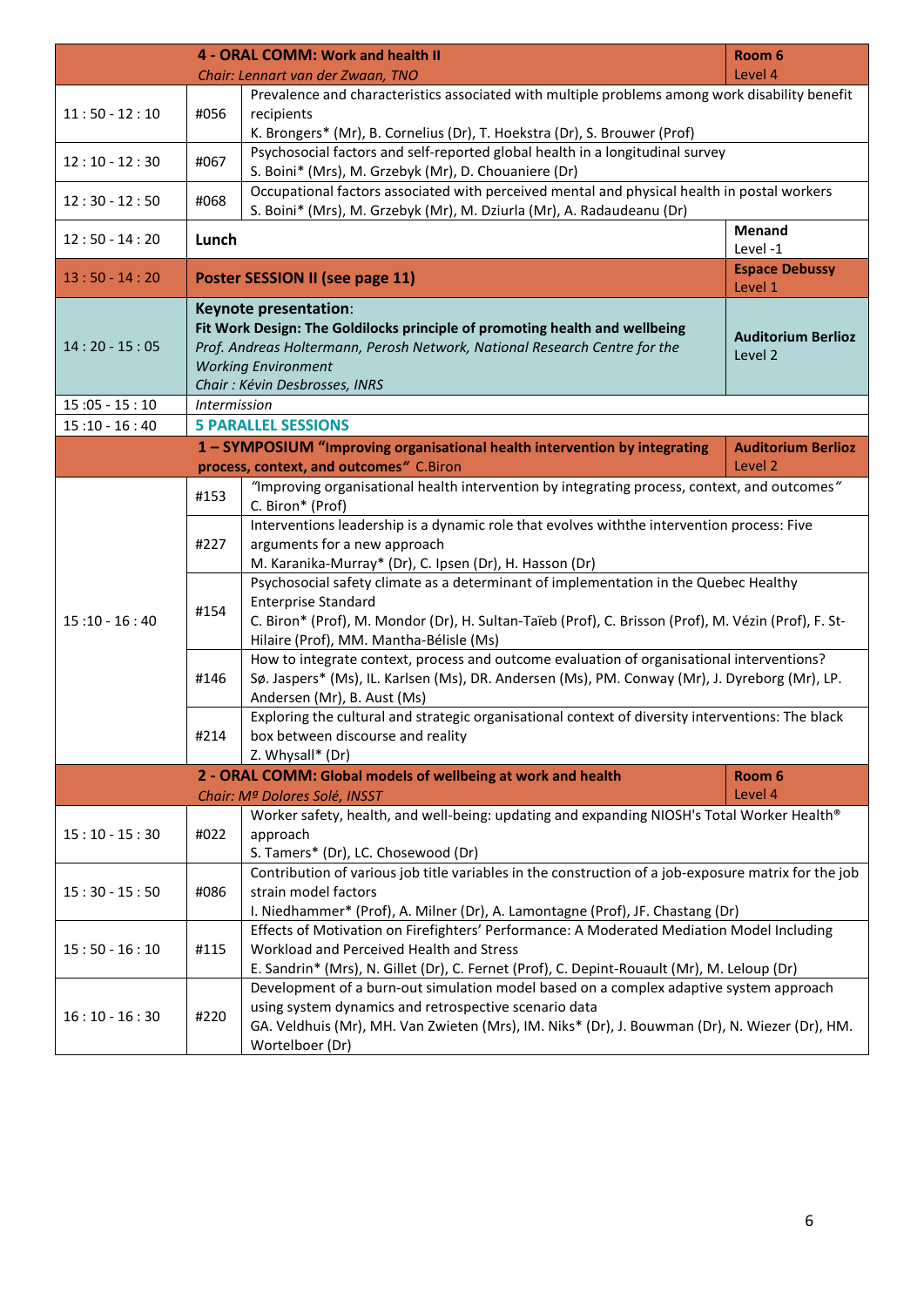| 3 - ORAL COMM: The role of leadership in employees wellbeing at work II<br>Room 5 |      |                                                                                                                                                                                                     |                       |
|-----------------------------------------------------------------------------------|------|-----------------------------------------------------------------------------------------------------------------------------------------------------------------------------------------------------|-----------------------|
|                                                                                   |      | <b>Chair: Louis Laurent, INRS</b>                                                                                                                                                                   | Level 4               |
| $15:10 - 15:30$                                                                   | #033 | Revisiting the Value of Respect: Cultivating Wellbeing at Work through Moral Competency<br>L. Sekerka* (Dr)                                                                                         |                       |
|                                                                                   |      | Job strain, health complaints and work-related wellbeing among public sector line managers.                                                                                                         |                       |
| $15:30 - 15:50$                                                                   | #122 | Does social support matter?                                                                                                                                                                         |                       |
|                                                                                   |      | IJ. Jonsdottir* (Prof)                                                                                                                                                                              |                       |
| $15:50 - 16:10$                                                                   | #078 | The need for inclusiveness at work in a changing world<br>ST. Innstrand* (Prof)                                                                                                                     |                       |
|                                                                                   |      | Leadership quality and self-assessed work ability in the home-care sector                                                                                                                           |                       |
| $16:10 - 16:30$                                                                   | #229 | M. Forsman* (Prof), M. Alderling (Mr), I. Målqvist (Mrs), L. Hillert (Dr), A. Bergman Rentzhog<br>(Mrs), C. Lind (Dr)                                                                               |                       |
|                                                                                   |      | 4 - ORAL COMM: Specific working conditions and wellbeing at work                                                                                                                                    | Room <sub>9</sub>     |
|                                                                                   |      | Chair: Lennart van der Zwaan, TNO                                                                                                                                                                   | Level 4               |
| $15:10 - 15:30$                                                                   | #159 | Outsourcing opportunities and obstacles: how to promote health and safety in workplaces with<br>multiple contractors<br>MP. Van Egmond* (Dr), LN. Hummel (Ms), LM. Van Dam (Ms), EM. De Vroome (Dr) |                       |
|                                                                                   |      | Distinguishing groups and exploring health differences among multiple job holders aged 45 years                                                                                                     |                       |
|                                                                                   |      | and older                                                                                                                                                                                           |                       |
| $15:30 - 15:50$                                                                   | #049 | S. Bouwhuis* (Mr), T. Hoekstra (Dr), P. Bongers (Prof), C. Boot (Dr), G. Geuskens (Dr), A. Van Der                                                                                                  |                       |
|                                                                                   |      | Beek (Prof)                                                                                                                                                                                         |                       |
| $15:50 - 16:10$                                                                   | #232 | Employees' attitude changes regarding work support in Activity-based Flexible Offices over time<br>AL. Osvalder* (Prof), M. Babapour (Dr)                                                           |                       |
|                                                                                   |      | This is so my thing and I have got all support I've needed! Organisational strenghts use support                                                                                                    |                       |
| $16:10 - 16:30$                                                                   | #111 | generating positive emotions among teachers utilizing dog assisted pedagogy<br>L. Mäkelä* (Prof)                                                                                                    |                       |
|                                                                                   |      | 5 - ORAL COMM: Innovative ways to transform work                                                                                                                                                    | <b>Salle Molière</b>  |
|                                                                                   |      | Chair: Ed Robinson, HSE                                                                                                                                                                             | Level 3               |
| $15:10 - 15:30$                                                                   | #051 | Applying neuroscience research to boost creativity<br>S. Augustin* (Dr)                                                                                                                             |                       |
|                                                                                   |      | Optimization of the Citizen Science approach to the workplace: A qualitative pilot study                                                                                                            |                       |
| $15:30 - 15:50$                                                                   | #092 | M. Van Den Berge* (Ms), G. Hulsegge (Dr), S. Tamminga (Dr), K. Proper (Dr), L. Den Broeder (Dr),                                                                                                    |                       |
|                                                                                   |      | C. Hulshof (Prof), A. Van Der Beek (Prof)                                                                                                                                                           |                       |
|                                                                                   |      | Coordination issues in multidisciplinary design projects in occupational health service:                                                                                                            |                       |
| $15:50 - 16:10$                                                                   | #185 | asymmetries, operational and cognitive synchronization                                                                                                                                              |                       |
|                                                                                   |      | C. Gouvenelle* (Mr), G. Rix Lievre (Prof), F. Coutarel (Mr)                                                                                                                                         |                       |
| $16:10 - 16:30$                                                                   | #192 | The KivaQ method created a space for reflection- inspiring results in improved employee work<br>wellbeing                                                                                           |                       |
|                                                                                   |      | S. Simola-Ström* (Mrs), IM. Elfving-Gustafsson (Mrs), O. Näsman (Dr)                                                                                                                                |                       |
|                                                                                   |      |                                                                                                                                                                                                     | <b>Espace Debussy</b> |
| $16:40 - 17:10$                                                                   |      | Coffee/Tea break                                                                                                                                                                                    | Level 1               |
| $17:10 - 18:10$                                                                   |      | <b>3 PARALLEL SESSIONS</b>                                                                                                                                                                          |                       |
|                                                                                   |      | 1 - WORKBENCH                                                                                                                                                                                       | Room 6<br>Level 4     |
| $17:10 - 18:10$                                                                   | #162 | Beyond Frederic Laloux: Organisations' master code<br>V. Grosjean (Dr)                                                                                                                              |                       |
|                                                                                   |      | 2 - ORAL COMM: Psychosocial working conditions and wellbeing II                                                                                                                                     | Room <sub>9</sub>     |
|                                                                                   |      | Chair: Noortje Wiezer, TNO                                                                                                                                                                          | Level 4               |
|                                                                                   |      | The New Zealand Workplace Barometer                                                                                                                                                                 |                       |
| $17:10 - 17:30$                                                                   | #150 | TA. Bentley* (Prof), D. Tappin (Dr), B. Catley (Dr), K. Blackwood (Dr), K. Bone (Dr), D. Forsyth<br>(Dr), Z. Port (Ms)                                                                              |                       |
|                                                                                   |      | How was your day at work? Assessing motivation fluctuations at work using ecological                                                                                                                |                       |
| $17:30 - 17:50$                                                                   | #207 | momentary assessment                                                                                                                                                                                |                       |
|                                                                                   |      | K. Hogenelst* (Dr), R. Schelvis (Dr), K. Knittle (Dr), M. Heino (Mr), N. Hankonen (Dr)                                                                                                              |                       |
| $17:50 - 18:10$                                                                   | #066 | Diversity awareness creates competitive advantages and equal opportunities- The new german                                                                                                          |                       |
|                                                                                   |      | check "Diversity-conscious companies"                                                                                                                                                               |                       |
|                                                                                   |      | M. Niehaus* (Mr)                                                                                                                                                                                    |                       |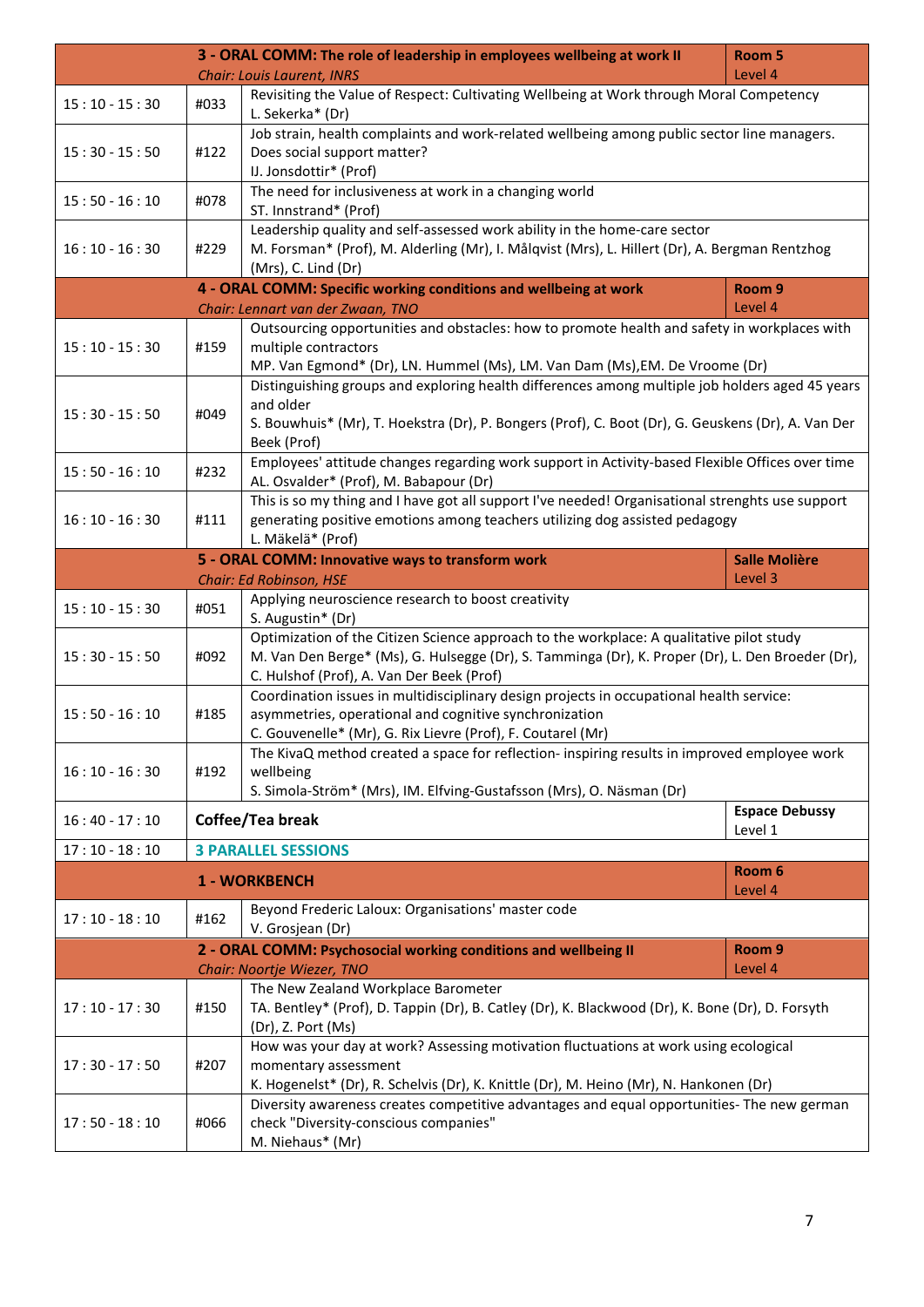|                     |                     | 3 - ORAL COMM: Workplace health promotion III<br>Chair: Emil Sundstrup, NRCWE                                                                                                                                                                                     | <b>Auditorium Berlioz</b><br>Level 2 |
|---------------------|---------------------|-------------------------------------------------------------------------------------------------------------------------------------------------------------------------------------------------------------------------------------------------------------------|--------------------------------------|
| $17:10 - 17:30$     | #072                | The European programme FOOD (Fighting Obesity through Offer and Demand): focus on healthy<br>eating habits promotion in the workplace<br>N. Bertrand (Mrs), R. Leaute* (Ms)                                                                                       |                                      |
| $17:30 - 17:50$     | #121                | Socio-economic inequalities in worksite health promotion: an individual participant data meta-<br>analysis<br>P. Coenen* (Dr), K. Oude Hengel (Dr), S. Robroek (Dr), C. Boot (Dr), A. Van Der Beek (Prof), F.<br>Van Lenthe (Prof), A. Burdorf (Prof)             |                                      |
| $17:50 - 18:10$     | #152                | Why enterprise and employees are together winners to think about life habits: an experiment in<br>MAGNA GETRAG FORD Transmissions, or how to build a health culture in the enterprises<br>H. Jakubiec* (Dr)                                                       |                                      |
| $18:10 - 18:15$     | Intermission        |                                                                                                                                                                                                                                                                   |                                      |
| $18:15 - 18:30$     |                     | <b>Young Researcher Award</b>                                                                                                                                                                                                                                     | <b>Auditorium Berlioz</b><br>Level 2 |
| 18:30               |                     | Bus to the Conference Dinner                                                                                                                                                                                                                                      |                                      |
| 19:00               |                     | <b>Conference Dinner at Maison des Polytechniciens</b>                                                                                                                                                                                                            |                                      |
| Friday, 24 May 2019 |                     |                                                                                                                                                                                                                                                                   |                                      |
| $9:00 - 9:45$       |                     | <b>Keynote presentation:</b><br>Changing work and worker wellbeing: Which changes matter most? Which<br>Opportunities and challenges are most critical?<br>Prof. Noelle Chesley<br>Chair: Mª Dolores Solé, INSST                                                  | <b>Auditorium Berlioz</b><br>Level 2 |
| $9:45 - 9:50$       | <b>Intermission</b> |                                                                                                                                                                                                                                                                   |                                      |
| $9:50 - 11:20$      |                     | <b>4 PARALLEL SESSIONS</b>                                                                                                                                                                                                                                        |                                      |
|                     |                     | 1 - SYMPOSIUM "An integrated approach to workplace mental health: Illustrative<br>examples of promoting positive mental health and wellbeing across diverse<br>occupational settings" KE. Elliott* (Dr), S. Dawkins (Dr)                                          | <b>Auditorium Berlioz</b><br>Level 2 |
|                     | #045                | An integrated approach to workplace mental health: Illustrative examples of promoting positive<br>mental health and wellbeing across diverse occupational settings<br>KE. Elliott* (Dr), S. Dawkins (Dr)                                                          |                                      |
|                     | #037                | Co-production process and outcomes for knowledge translation in workplace mental health<br>A. Martin* (Prof), E. Warnecke (Prof), K. Sanderson (Prof)                                                                                                             |                                      |
| $9:50 - 11:20$      | #042                | Organisational outcomes from a randomized controlled trial of app-based mindfulness training<br>in an Australian statewide public sector workforce<br>L. Bartlett* (Ms), K. Sanderson (Prof), M. Kilpatrick (Dr), P. Otahal (Mr), A. Martin (Dr), A. Neil<br>(Dr) |                                      |
|                     | #043                | Evaluating the impact of a team-level Psychological Capital Intervention for enhanced<br>performance and wellbeing<br>S. Dawkins* (Dr), A. Martin (Prof), M. Quinn (Dr)                                                                                           |                                      |
|                     | #046                | Assessing occupational communion and the implications for building resilience in the aged and<br>dementia care workforce<br>KE. Elliott* (Dr)                                                                                                                     |                                      |
|                     |                     | 2 - ORAL COMM: Burnout and suicides                                                                                                                                                                                                                               | <b>Room Molière</b>                  |
|                     |                     | Chair: Agnès Aublet-Cuvelier, INRS                                                                                                                                                                                                                                | Level 3                              |
| $9:50 - 10:10$      | #213                | The impact of workplace social capital on burnout and work engagement: a longitudinal study<br>E. Clays* (Prof), P. Vlerick (Prof), B. Van De Ven (Dr), L. Braeckman (Prof), B. De Clercq (Dr),<br>H. Janssens (Dr)                                               |                                      |
| $10:10 - 10:30$     | #228                | Job stress and burn-out among Icelandic social workers<br>S. Hrafnsdóttir* (Prof), A. Snorradóttir (Prof)                                                                                                                                                         |                                      |
| $10:30 - 10:50$     | #102                | Evolution of burnout in Belgian companies<br>H. Verlinden* (Ms)                                                                                                                                                                                                   |                                      |
| $10:50 - 11:10$     | #205                | Burnout and the burden of care among home-care personnel<br>A. Lindahl Norberg (Dr), I. Måhlqvist (Ms), M. Alderling (Mr), A. Lundin* (Dr), L. Hillert (Dr), M.<br>Forsman (Prof)                                                                                 |                                      |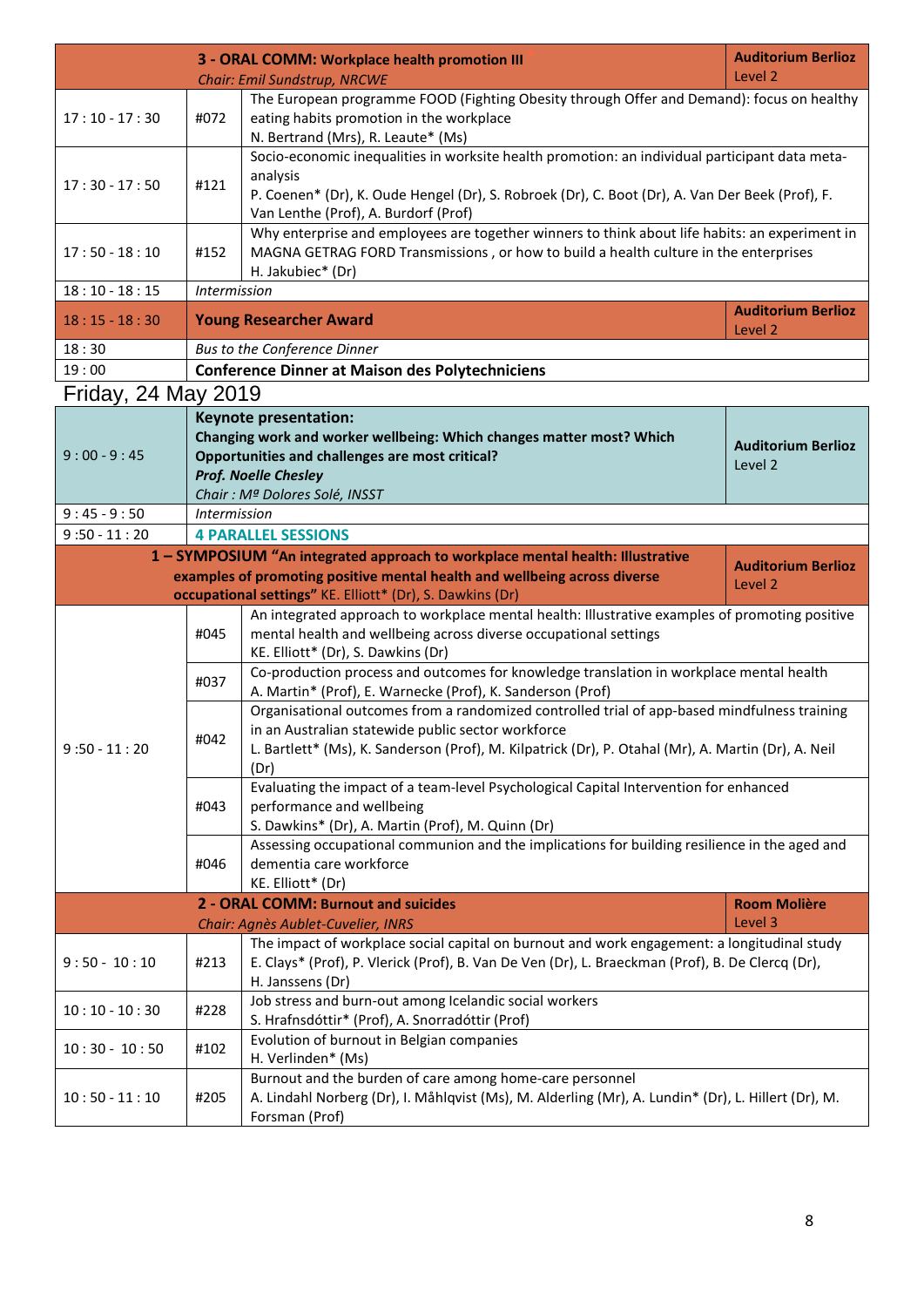| Chair: Kévin Desbrosses, INRS<br>Long working hours and occupational health: Towards a knowledge agenda<br>$9:50 - 10:10$<br>#069<br>C. Wessels* (Dr), P. Krauss-Hoffmann (Dr), K. Seiler (Dr)<br>Antecedents and consequences of work-break-skipping in two representative surveys<br>$10:10 - 10:30$<br>#039<br>A. Lohmann-Haislah* (Mrs), J. Wendsche (Dr), A. Schulz (Mrs), I. Schöllgen (Dr)<br>Shift work and the relation with mental health problems in factory workers<br>$10:30 - 10:50$<br>#021<br>G. Hulsegge* (Dr), H. Paagman (Ms), K. Proper (Dr), W. Van Mechelen (Prof), H. Anema (Prof)<br>The courses of subjective fatigue and objective physical activity during a 2-week-on/2-week-off<br>offshore shift rotation<br>$10:50 - 11:10$<br>#158<br>P. Ots* (Ms), V. Riethmeister (Ms), J. Almansa (Dr), U. Bültmann (Prof), S. Brouwer (Prof)<br>4 - ORAL COMM: Harassment and conflicts at work<br>Room 5<br>Level 4<br>Chair: Benjamin Paty, INRS<br>Bullying and harassment among Icelandic teachers<br>$9:50 - 10:10$<br>#065<br>H. Sigursteinsdottir* (Dr)<br>A qualitative analysis of organisational antecedents of workplace sexual harassment<br>$10:10 - 10:30$<br>#104<br>I. Thibau* (Ms), C. Winslow (Dr), HK. Cheung (Dr), C. Banks (Dr)<br>The prevalence of the LMX breaches and their connections with employee work engagement<br>$10:30 - 10:50$<br>#203<br>H. Kangas (Mrs), J. Tanskanen* (Mr), L. Mäkelä (Prof)<br>Sexual harassment at work and the psychosocial work environment following the #metoo<br>movement? result from Iceland<br>$10:50 - 11:10$<br>#230<br>A. Snorradottir* (Prof)<br>$11:20 - 11:50$<br>Coffee/Tea break<br>$11:50 - 12:50$<br><b>3 PARALLEL SESSIONS</b><br><b>Auditorium Berlioz</b><br>1 - ORAL COMM: Coping with digitalisation and hyperconnectivity<br>Level <sub>2</sub><br>Chair: Vincent Grosjean, INRS<br>Study on the impact of new forms of work and employment on well-being at work<br>$11:50 - 12:10$<br>#149<br>MC. Trionfetti* (Ms), A. Bingen (Prof)<br>Reflection on the "Right to Disconnect". From the Workplace Through French Legal Framework<br>$12:10 - 12:30$<br>#075<br>L. Lerouge* (Dr)<br>To be or not to be overconnected. From individual difficulties to individual and collective coping<br>#239<br>mechanisms<br>$12:30 - 12:50$<br>O. Morand (MS), V. Grosjean*, B. Cahour (Prof), M. E. Bobillier-Chaumont (Prof), B. Paty<br>2 - ORAL COMM: Physical health and activity<br>Room 5<br>Level 4<br>Chair: Kévin Desbrosses, INRS<br>Extremely time-efficient high-intensity interval training improves cardiometabolic health, work<br>ability and quality of life in obese employees<br>$11:50 - 12:10$<br>#144<br>D. Reljic* (Dr), F. Frenk (Ms), HJ. Herrmann (Dr), Y. Zopf (Prof)<br>Evaluating relationships between the use of dynamic office workstations (DOWs) and wellbeing<br>#161<br>$12:10 - 12:30$<br>V. Schellewald* (Ms), J. Kleinert (Dr), R. Ellegast (Dr)<br>Physical activity at work may not be health enhancing. A systematic review with meta-regression<br>on the association of occupational physical activity with cardio-vascular mortality<br>#178<br>$12:30 - 12:50$<br>P. Coenen* (Dr), N. Krause (Prof), M. Huysmans (Dr), A. Holtermann (Prof), W. Van Mechelen<br>(Prof), L. Straker (Prof), A. Van Der Beek (Prof)<br>3 - ORAL COMM: Intervention and integrated approaches for health<br>Room <sub>9</sub><br>Level 4<br>Chair: Aude Cuny, INRS<br>An integrated workplace mental health intervention in an Australian police context: results of a<br>cluster-randomised trial<br>$11:50 - 12:10$<br>#060<br>AD. Lamontagne* (Prof), A. Milner (Dr), A. Martin (Prof), K. Page (Dr), N. Reavely (Prof),<br>A. Noblet (Prof), T. Keegel (Dr), A. Allisey (Dr), A. Papas (Dr), K. Witt (Dr), P. Smith (Prof)<br>Design of a workplace intervention for promoting employees' recovery during shift work<br>$12:10 - 12:30$<br>#071<br>I. Niks* (Dr), A. Van Drongelen (Dr), E. De Korte (Dr), K. Kranenborg (Mrs), N. Wiezer (Dr)<br>How can streamlined managerial thinking evolve so that wellbeing at work in a changing world<br>$12:30 - 12:50$<br>#201<br>becomes a sustainable reality?<br>S. Suarez-Thomas* (Dr), F. Moneger (Dr)<br>Closing and announcement of the next wellbeing at work conference<br><b>Vincent Grosjean, INRS</b><br><b>Auditorium Berlioz</b><br>$12:55 - 13:10$<br>Level 2<br>Zofia Mockallo, Central Institute for Labour Protection<br>Katarzyna Buszkiewicz-Seferyńska, Central Institute for Labour Protection |  | 3 - ORAL COMM: Long working hours and breaks from work | Room <sub>9</sub> |
|--------------------------------------------------------------------------------------------------------------------------------------------------------------------------------------------------------------------------------------------------------------------------------------------------------------------------------------------------------------------------------------------------------------------------------------------------------------------------------------------------------------------------------------------------------------------------------------------------------------------------------------------------------------------------------------------------------------------------------------------------------------------------------------------------------------------------------------------------------------------------------------------------------------------------------------------------------------------------------------------------------------------------------------------------------------------------------------------------------------------------------------------------------------------------------------------------------------------------------------------------------------------------------------------------------------------------------------------------------------------------------------------------------------------------------------------------------------------------------------------------------------------------------------------------------------------------------------------------------------------------------------------------------------------------------------------------------------------------------------------------------------------------------------------------------------------------------------------------------------------------------------------------------------------------------------------------------------------------------------------------------------------------------------------------------------------------------------------------------------------------------------------------------------------------------------------------------------------------------------------------------------------------------------------------------------------------------------------------------------------------------------------------------------------------------------------------------------------------------------------------------------------------------------------------------------------------------------------------------------------------------------------------------------------------------------------------------------------------------------------------------------------------------------------------------------------------------------------------------------------------------------------------------------------------------------------------------------------------------------------------------------------------------------------------------------------------------------------------------------------------------------------------------------------------------------------------------------------------------------------------------------------------------------------------------------------------------------------------------------------------------------------------------------------------------------------------------------------------------------------------------------------------------------------------------------------------------------------------------------------------------------------------------------------------------------------------------------------------------------------------------------------------------------------------------------------------------------------------------------------------------------------------------------------------------------------------------------------------------------------------------------------------------------------------------------------------------------------------------------------------------------------------------------------------------------------------------------------------------------------------------------------------------------------------------------------------------------------------------------------------------------------------------------------------------------------------------------------------------------------------------------------------------------------------------------------------------------------|--|--------------------------------------------------------|-------------------|
|                                                                                                                                                                                                                                                                                                                                                                                                                                                                                                                                                                                                                                                                                                                                                                                                                                                                                                                                                                                                                                                                                                                                                                                                                                                                                                                                                                                                                                                                                                                                                                                                                                                                                                                                                                                                                                                                                                                                                                                                                                                                                                                                                                                                                                                                                                                                                                                                                                                                                                                                                                                                                                                                                                                                                                                                                                                                                                                                                                                                                                                                                                                                                                                                                                                                                                                                                                                                                                                                                                                                                                                                                                                                                                                                                                                                                                                                                                                                                                                                                                                                                                                                                                                                                                                                                                                                                                                                                                                                                                                                                                                            |  |                                                        | Level 4           |
|                                                                                                                                                                                                                                                                                                                                                                                                                                                                                                                                                                                                                                                                                                                                                                                                                                                                                                                                                                                                                                                                                                                                                                                                                                                                                                                                                                                                                                                                                                                                                                                                                                                                                                                                                                                                                                                                                                                                                                                                                                                                                                                                                                                                                                                                                                                                                                                                                                                                                                                                                                                                                                                                                                                                                                                                                                                                                                                                                                                                                                                                                                                                                                                                                                                                                                                                                                                                                                                                                                                                                                                                                                                                                                                                                                                                                                                                                                                                                                                                                                                                                                                                                                                                                                                                                                                                                                                                                                                                                                                                                                                            |  |                                                        |                   |
|                                                                                                                                                                                                                                                                                                                                                                                                                                                                                                                                                                                                                                                                                                                                                                                                                                                                                                                                                                                                                                                                                                                                                                                                                                                                                                                                                                                                                                                                                                                                                                                                                                                                                                                                                                                                                                                                                                                                                                                                                                                                                                                                                                                                                                                                                                                                                                                                                                                                                                                                                                                                                                                                                                                                                                                                                                                                                                                                                                                                                                                                                                                                                                                                                                                                                                                                                                                                                                                                                                                                                                                                                                                                                                                                                                                                                                                                                                                                                                                                                                                                                                                                                                                                                                                                                                                                                                                                                                                                                                                                                                                            |  |                                                        |                   |
|                                                                                                                                                                                                                                                                                                                                                                                                                                                                                                                                                                                                                                                                                                                                                                                                                                                                                                                                                                                                                                                                                                                                                                                                                                                                                                                                                                                                                                                                                                                                                                                                                                                                                                                                                                                                                                                                                                                                                                                                                                                                                                                                                                                                                                                                                                                                                                                                                                                                                                                                                                                                                                                                                                                                                                                                                                                                                                                                                                                                                                                                                                                                                                                                                                                                                                                                                                                                                                                                                                                                                                                                                                                                                                                                                                                                                                                                                                                                                                                                                                                                                                                                                                                                                                                                                                                                                                                                                                                                                                                                                                                            |  |                                                        |                   |
|                                                                                                                                                                                                                                                                                                                                                                                                                                                                                                                                                                                                                                                                                                                                                                                                                                                                                                                                                                                                                                                                                                                                                                                                                                                                                                                                                                                                                                                                                                                                                                                                                                                                                                                                                                                                                                                                                                                                                                                                                                                                                                                                                                                                                                                                                                                                                                                                                                                                                                                                                                                                                                                                                                                                                                                                                                                                                                                                                                                                                                                                                                                                                                                                                                                                                                                                                                                                                                                                                                                                                                                                                                                                                                                                                                                                                                                                                                                                                                                                                                                                                                                                                                                                                                                                                                                                                                                                                                                                                                                                                                                            |  |                                                        |                   |
|                                                                                                                                                                                                                                                                                                                                                                                                                                                                                                                                                                                                                                                                                                                                                                                                                                                                                                                                                                                                                                                                                                                                                                                                                                                                                                                                                                                                                                                                                                                                                                                                                                                                                                                                                                                                                                                                                                                                                                                                                                                                                                                                                                                                                                                                                                                                                                                                                                                                                                                                                                                                                                                                                                                                                                                                                                                                                                                                                                                                                                                                                                                                                                                                                                                                                                                                                                                                                                                                                                                                                                                                                                                                                                                                                                                                                                                                                                                                                                                                                                                                                                                                                                                                                                                                                                                                                                                                                                                                                                                                                                                            |  |                                                        |                   |
|                                                                                                                                                                                                                                                                                                                                                                                                                                                                                                                                                                                                                                                                                                                                                                                                                                                                                                                                                                                                                                                                                                                                                                                                                                                                                                                                                                                                                                                                                                                                                                                                                                                                                                                                                                                                                                                                                                                                                                                                                                                                                                                                                                                                                                                                                                                                                                                                                                                                                                                                                                                                                                                                                                                                                                                                                                                                                                                                                                                                                                                                                                                                                                                                                                                                                                                                                                                                                                                                                                                                                                                                                                                                                                                                                                                                                                                                                                                                                                                                                                                                                                                                                                                                                                                                                                                                                                                                                                                                                                                                                                                            |  |                                                        |                   |
|                                                                                                                                                                                                                                                                                                                                                                                                                                                                                                                                                                                                                                                                                                                                                                                                                                                                                                                                                                                                                                                                                                                                                                                                                                                                                                                                                                                                                                                                                                                                                                                                                                                                                                                                                                                                                                                                                                                                                                                                                                                                                                                                                                                                                                                                                                                                                                                                                                                                                                                                                                                                                                                                                                                                                                                                                                                                                                                                                                                                                                                                                                                                                                                                                                                                                                                                                                                                                                                                                                                                                                                                                                                                                                                                                                                                                                                                                                                                                                                                                                                                                                                                                                                                                                                                                                                                                                                                                                                                                                                                                                                            |  |                                                        |                   |
|                                                                                                                                                                                                                                                                                                                                                                                                                                                                                                                                                                                                                                                                                                                                                                                                                                                                                                                                                                                                                                                                                                                                                                                                                                                                                                                                                                                                                                                                                                                                                                                                                                                                                                                                                                                                                                                                                                                                                                                                                                                                                                                                                                                                                                                                                                                                                                                                                                                                                                                                                                                                                                                                                                                                                                                                                                                                                                                                                                                                                                                                                                                                                                                                                                                                                                                                                                                                                                                                                                                                                                                                                                                                                                                                                                                                                                                                                                                                                                                                                                                                                                                                                                                                                                                                                                                                                                                                                                                                                                                                                                                            |  |                                                        |                   |
|                                                                                                                                                                                                                                                                                                                                                                                                                                                                                                                                                                                                                                                                                                                                                                                                                                                                                                                                                                                                                                                                                                                                                                                                                                                                                                                                                                                                                                                                                                                                                                                                                                                                                                                                                                                                                                                                                                                                                                                                                                                                                                                                                                                                                                                                                                                                                                                                                                                                                                                                                                                                                                                                                                                                                                                                                                                                                                                                                                                                                                                                                                                                                                                                                                                                                                                                                                                                                                                                                                                                                                                                                                                                                                                                                                                                                                                                                                                                                                                                                                                                                                                                                                                                                                                                                                                                                                                                                                                                                                                                                                                            |  |                                                        |                   |
|                                                                                                                                                                                                                                                                                                                                                                                                                                                                                                                                                                                                                                                                                                                                                                                                                                                                                                                                                                                                                                                                                                                                                                                                                                                                                                                                                                                                                                                                                                                                                                                                                                                                                                                                                                                                                                                                                                                                                                                                                                                                                                                                                                                                                                                                                                                                                                                                                                                                                                                                                                                                                                                                                                                                                                                                                                                                                                                                                                                                                                                                                                                                                                                                                                                                                                                                                                                                                                                                                                                                                                                                                                                                                                                                                                                                                                                                                                                                                                                                                                                                                                                                                                                                                                                                                                                                                                                                                                                                                                                                                                                            |  |                                                        |                   |
|                                                                                                                                                                                                                                                                                                                                                                                                                                                                                                                                                                                                                                                                                                                                                                                                                                                                                                                                                                                                                                                                                                                                                                                                                                                                                                                                                                                                                                                                                                                                                                                                                                                                                                                                                                                                                                                                                                                                                                                                                                                                                                                                                                                                                                                                                                                                                                                                                                                                                                                                                                                                                                                                                                                                                                                                                                                                                                                                                                                                                                                                                                                                                                                                                                                                                                                                                                                                                                                                                                                                                                                                                                                                                                                                                                                                                                                                                                                                                                                                                                                                                                                                                                                                                                                                                                                                                                                                                                                                                                                                                                                            |  |                                                        |                   |
|                                                                                                                                                                                                                                                                                                                                                                                                                                                                                                                                                                                                                                                                                                                                                                                                                                                                                                                                                                                                                                                                                                                                                                                                                                                                                                                                                                                                                                                                                                                                                                                                                                                                                                                                                                                                                                                                                                                                                                                                                                                                                                                                                                                                                                                                                                                                                                                                                                                                                                                                                                                                                                                                                                                                                                                                                                                                                                                                                                                                                                                                                                                                                                                                                                                                                                                                                                                                                                                                                                                                                                                                                                                                                                                                                                                                                                                                                                                                                                                                                                                                                                                                                                                                                                                                                                                                                                                                                                                                                                                                                                                            |  |                                                        |                   |
|                                                                                                                                                                                                                                                                                                                                                                                                                                                                                                                                                                                                                                                                                                                                                                                                                                                                                                                                                                                                                                                                                                                                                                                                                                                                                                                                                                                                                                                                                                                                                                                                                                                                                                                                                                                                                                                                                                                                                                                                                                                                                                                                                                                                                                                                                                                                                                                                                                                                                                                                                                                                                                                                                                                                                                                                                                                                                                                                                                                                                                                                                                                                                                                                                                                                                                                                                                                                                                                                                                                                                                                                                                                                                                                                                                                                                                                                                                                                                                                                                                                                                                                                                                                                                                                                                                                                                                                                                                                                                                                                                                                            |  |                                                        |                   |
|                                                                                                                                                                                                                                                                                                                                                                                                                                                                                                                                                                                                                                                                                                                                                                                                                                                                                                                                                                                                                                                                                                                                                                                                                                                                                                                                                                                                                                                                                                                                                                                                                                                                                                                                                                                                                                                                                                                                                                                                                                                                                                                                                                                                                                                                                                                                                                                                                                                                                                                                                                                                                                                                                                                                                                                                                                                                                                                                                                                                                                                                                                                                                                                                                                                                                                                                                                                                                                                                                                                                                                                                                                                                                                                                                                                                                                                                                                                                                                                                                                                                                                                                                                                                                                                                                                                                                                                                                                                                                                                                                                                            |  |                                                        |                   |
|                                                                                                                                                                                                                                                                                                                                                                                                                                                                                                                                                                                                                                                                                                                                                                                                                                                                                                                                                                                                                                                                                                                                                                                                                                                                                                                                                                                                                                                                                                                                                                                                                                                                                                                                                                                                                                                                                                                                                                                                                                                                                                                                                                                                                                                                                                                                                                                                                                                                                                                                                                                                                                                                                                                                                                                                                                                                                                                                                                                                                                                                                                                                                                                                                                                                                                                                                                                                                                                                                                                                                                                                                                                                                                                                                                                                                                                                                                                                                                                                                                                                                                                                                                                                                                                                                                                                                                                                                                                                                                                                                                                            |  |                                                        |                   |
|                                                                                                                                                                                                                                                                                                                                                                                                                                                                                                                                                                                                                                                                                                                                                                                                                                                                                                                                                                                                                                                                                                                                                                                                                                                                                                                                                                                                                                                                                                                                                                                                                                                                                                                                                                                                                                                                                                                                                                                                                                                                                                                                                                                                                                                                                                                                                                                                                                                                                                                                                                                                                                                                                                                                                                                                                                                                                                                                                                                                                                                                                                                                                                                                                                                                                                                                                                                                                                                                                                                                                                                                                                                                                                                                                                                                                                                                                                                                                                                                                                                                                                                                                                                                                                                                                                                                                                                                                                                                                                                                                                                            |  |                                                        |                   |
|                                                                                                                                                                                                                                                                                                                                                                                                                                                                                                                                                                                                                                                                                                                                                                                                                                                                                                                                                                                                                                                                                                                                                                                                                                                                                                                                                                                                                                                                                                                                                                                                                                                                                                                                                                                                                                                                                                                                                                                                                                                                                                                                                                                                                                                                                                                                                                                                                                                                                                                                                                                                                                                                                                                                                                                                                                                                                                                                                                                                                                                                                                                                                                                                                                                                                                                                                                                                                                                                                                                                                                                                                                                                                                                                                                                                                                                                                                                                                                                                                                                                                                                                                                                                                                                                                                                                                                                                                                                                                                                                                                                            |  |                                                        |                   |
|                                                                                                                                                                                                                                                                                                                                                                                                                                                                                                                                                                                                                                                                                                                                                                                                                                                                                                                                                                                                                                                                                                                                                                                                                                                                                                                                                                                                                                                                                                                                                                                                                                                                                                                                                                                                                                                                                                                                                                                                                                                                                                                                                                                                                                                                                                                                                                                                                                                                                                                                                                                                                                                                                                                                                                                                                                                                                                                                                                                                                                                                                                                                                                                                                                                                                                                                                                                                                                                                                                                                                                                                                                                                                                                                                                                                                                                                                                                                                                                                                                                                                                                                                                                                                                                                                                                                                                                                                                                                                                                                                                                            |  |                                                        |                   |
|                                                                                                                                                                                                                                                                                                                                                                                                                                                                                                                                                                                                                                                                                                                                                                                                                                                                                                                                                                                                                                                                                                                                                                                                                                                                                                                                                                                                                                                                                                                                                                                                                                                                                                                                                                                                                                                                                                                                                                                                                                                                                                                                                                                                                                                                                                                                                                                                                                                                                                                                                                                                                                                                                                                                                                                                                                                                                                                                                                                                                                                                                                                                                                                                                                                                                                                                                                                                                                                                                                                                                                                                                                                                                                                                                                                                                                                                                                                                                                                                                                                                                                                                                                                                                                                                                                                                                                                                                                                                                                                                                                                            |  |                                                        |                   |
|                                                                                                                                                                                                                                                                                                                                                                                                                                                                                                                                                                                                                                                                                                                                                                                                                                                                                                                                                                                                                                                                                                                                                                                                                                                                                                                                                                                                                                                                                                                                                                                                                                                                                                                                                                                                                                                                                                                                                                                                                                                                                                                                                                                                                                                                                                                                                                                                                                                                                                                                                                                                                                                                                                                                                                                                                                                                                                                                                                                                                                                                                                                                                                                                                                                                                                                                                                                                                                                                                                                                                                                                                                                                                                                                                                                                                                                                                                                                                                                                                                                                                                                                                                                                                                                                                                                                                                                                                                                                                                                                                                                            |  |                                                        |                   |
|                                                                                                                                                                                                                                                                                                                                                                                                                                                                                                                                                                                                                                                                                                                                                                                                                                                                                                                                                                                                                                                                                                                                                                                                                                                                                                                                                                                                                                                                                                                                                                                                                                                                                                                                                                                                                                                                                                                                                                                                                                                                                                                                                                                                                                                                                                                                                                                                                                                                                                                                                                                                                                                                                                                                                                                                                                                                                                                                                                                                                                                                                                                                                                                                                                                                                                                                                                                                                                                                                                                                                                                                                                                                                                                                                                                                                                                                                                                                                                                                                                                                                                                                                                                                                                                                                                                                                                                                                                                                                                                                                                                            |  |                                                        |                   |
|                                                                                                                                                                                                                                                                                                                                                                                                                                                                                                                                                                                                                                                                                                                                                                                                                                                                                                                                                                                                                                                                                                                                                                                                                                                                                                                                                                                                                                                                                                                                                                                                                                                                                                                                                                                                                                                                                                                                                                                                                                                                                                                                                                                                                                                                                                                                                                                                                                                                                                                                                                                                                                                                                                                                                                                                                                                                                                                                                                                                                                                                                                                                                                                                                                                                                                                                                                                                                                                                                                                                                                                                                                                                                                                                                                                                                                                                                                                                                                                                                                                                                                                                                                                                                                                                                                                                                                                                                                                                                                                                                                                            |  |                                                        |                   |
|                                                                                                                                                                                                                                                                                                                                                                                                                                                                                                                                                                                                                                                                                                                                                                                                                                                                                                                                                                                                                                                                                                                                                                                                                                                                                                                                                                                                                                                                                                                                                                                                                                                                                                                                                                                                                                                                                                                                                                                                                                                                                                                                                                                                                                                                                                                                                                                                                                                                                                                                                                                                                                                                                                                                                                                                                                                                                                                                                                                                                                                                                                                                                                                                                                                                                                                                                                                                                                                                                                                                                                                                                                                                                                                                                                                                                                                                                                                                                                                                                                                                                                                                                                                                                                                                                                                                                                                                                                                                                                                                                                                            |  |                                                        |                   |
|                                                                                                                                                                                                                                                                                                                                                                                                                                                                                                                                                                                                                                                                                                                                                                                                                                                                                                                                                                                                                                                                                                                                                                                                                                                                                                                                                                                                                                                                                                                                                                                                                                                                                                                                                                                                                                                                                                                                                                                                                                                                                                                                                                                                                                                                                                                                                                                                                                                                                                                                                                                                                                                                                                                                                                                                                                                                                                                                                                                                                                                                                                                                                                                                                                                                                                                                                                                                                                                                                                                                                                                                                                                                                                                                                                                                                                                                                                                                                                                                                                                                                                                                                                                                                                                                                                                                                                                                                                                                                                                                                                                            |  |                                                        |                   |
|                                                                                                                                                                                                                                                                                                                                                                                                                                                                                                                                                                                                                                                                                                                                                                                                                                                                                                                                                                                                                                                                                                                                                                                                                                                                                                                                                                                                                                                                                                                                                                                                                                                                                                                                                                                                                                                                                                                                                                                                                                                                                                                                                                                                                                                                                                                                                                                                                                                                                                                                                                                                                                                                                                                                                                                                                                                                                                                                                                                                                                                                                                                                                                                                                                                                                                                                                                                                                                                                                                                                                                                                                                                                                                                                                                                                                                                                                                                                                                                                                                                                                                                                                                                                                                                                                                                                                                                                                                                                                                                                                                                            |  |                                                        |                   |
|                                                                                                                                                                                                                                                                                                                                                                                                                                                                                                                                                                                                                                                                                                                                                                                                                                                                                                                                                                                                                                                                                                                                                                                                                                                                                                                                                                                                                                                                                                                                                                                                                                                                                                                                                                                                                                                                                                                                                                                                                                                                                                                                                                                                                                                                                                                                                                                                                                                                                                                                                                                                                                                                                                                                                                                                                                                                                                                                                                                                                                                                                                                                                                                                                                                                                                                                                                                                                                                                                                                                                                                                                                                                                                                                                                                                                                                                                                                                                                                                                                                                                                                                                                                                                                                                                                                                                                                                                                                                                                                                                                                            |  |                                                        |                   |
|                                                                                                                                                                                                                                                                                                                                                                                                                                                                                                                                                                                                                                                                                                                                                                                                                                                                                                                                                                                                                                                                                                                                                                                                                                                                                                                                                                                                                                                                                                                                                                                                                                                                                                                                                                                                                                                                                                                                                                                                                                                                                                                                                                                                                                                                                                                                                                                                                                                                                                                                                                                                                                                                                                                                                                                                                                                                                                                                                                                                                                                                                                                                                                                                                                                                                                                                                                                                                                                                                                                                                                                                                                                                                                                                                                                                                                                                                                                                                                                                                                                                                                                                                                                                                                                                                                                                                                                                                                                                                                                                                                                            |  |                                                        |                   |
|                                                                                                                                                                                                                                                                                                                                                                                                                                                                                                                                                                                                                                                                                                                                                                                                                                                                                                                                                                                                                                                                                                                                                                                                                                                                                                                                                                                                                                                                                                                                                                                                                                                                                                                                                                                                                                                                                                                                                                                                                                                                                                                                                                                                                                                                                                                                                                                                                                                                                                                                                                                                                                                                                                                                                                                                                                                                                                                                                                                                                                                                                                                                                                                                                                                                                                                                                                                                                                                                                                                                                                                                                                                                                                                                                                                                                                                                                                                                                                                                                                                                                                                                                                                                                                                                                                                                                                                                                                                                                                                                                                                            |  |                                                        |                   |
|                                                                                                                                                                                                                                                                                                                                                                                                                                                                                                                                                                                                                                                                                                                                                                                                                                                                                                                                                                                                                                                                                                                                                                                                                                                                                                                                                                                                                                                                                                                                                                                                                                                                                                                                                                                                                                                                                                                                                                                                                                                                                                                                                                                                                                                                                                                                                                                                                                                                                                                                                                                                                                                                                                                                                                                                                                                                                                                                                                                                                                                                                                                                                                                                                                                                                                                                                                                                                                                                                                                                                                                                                                                                                                                                                                                                                                                                                                                                                                                                                                                                                                                                                                                                                                                                                                                                                                                                                                                                                                                                                                                            |  |                                                        |                   |
|                                                                                                                                                                                                                                                                                                                                                                                                                                                                                                                                                                                                                                                                                                                                                                                                                                                                                                                                                                                                                                                                                                                                                                                                                                                                                                                                                                                                                                                                                                                                                                                                                                                                                                                                                                                                                                                                                                                                                                                                                                                                                                                                                                                                                                                                                                                                                                                                                                                                                                                                                                                                                                                                                                                                                                                                                                                                                                                                                                                                                                                                                                                                                                                                                                                                                                                                                                                                                                                                                                                                                                                                                                                                                                                                                                                                                                                                                                                                                                                                                                                                                                                                                                                                                                                                                                                                                                                                                                                                                                                                                                                            |  |                                                        |                   |
|                                                                                                                                                                                                                                                                                                                                                                                                                                                                                                                                                                                                                                                                                                                                                                                                                                                                                                                                                                                                                                                                                                                                                                                                                                                                                                                                                                                                                                                                                                                                                                                                                                                                                                                                                                                                                                                                                                                                                                                                                                                                                                                                                                                                                                                                                                                                                                                                                                                                                                                                                                                                                                                                                                                                                                                                                                                                                                                                                                                                                                                                                                                                                                                                                                                                                                                                                                                                                                                                                                                                                                                                                                                                                                                                                                                                                                                                                                                                                                                                                                                                                                                                                                                                                                                                                                                                                                                                                                                                                                                                                                                            |  |                                                        |                   |
|                                                                                                                                                                                                                                                                                                                                                                                                                                                                                                                                                                                                                                                                                                                                                                                                                                                                                                                                                                                                                                                                                                                                                                                                                                                                                                                                                                                                                                                                                                                                                                                                                                                                                                                                                                                                                                                                                                                                                                                                                                                                                                                                                                                                                                                                                                                                                                                                                                                                                                                                                                                                                                                                                                                                                                                                                                                                                                                                                                                                                                                                                                                                                                                                                                                                                                                                                                                                                                                                                                                                                                                                                                                                                                                                                                                                                                                                                                                                                                                                                                                                                                                                                                                                                                                                                                                                                                                                                                                                                                                                                                                            |  |                                                        |                   |
|                                                                                                                                                                                                                                                                                                                                                                                                                                                                                                                                                                                                                                                                                                                                                                                                                                                                                                                                                                                                                                                                                                                                                                                                                                                                                                                                                                                                                                                                                                                                                                                                                                                                                                                                                                                                                                                                                                                                                                                                                                                                                                                                                                                                                                                                                                                                                                                                                                                                                                                                                                                                                                                                                                                                                                                                                                                                                                                                                                                                                                                                                                                                                                                                                                                                                                                                                                                                                                                                                                                                                                                                                                                                                                                                                                                                                                                                                                                                                                                                                                                                                                                                                                                                                                                                                                                                                                                                                                                                                                                                                                                            |  |                                                        |                   |
|                                                                                                                                                                                                                                                                                                                                                                                                                                                                                                                                                                                                                                                                                                                                                                                                                                                                                                                                                                                                                                                                                                                                                                                                                                                                                                                                                                                                                                                                                                                                                                                                                                                                                                                                                                                                                                                                                                                                                                                                                                                                                                                                                                                                                                                                                                                                                                                                                                                                                                                                                                                                                                                                                                                                                                                                                                                                                                                                                                                                                                                                                                                                                                                                                                                                                                                                                                                                                                                                                                                                                                                                                                                                                                                                                                                                                                                                                                                                                                                                                                                                                                                                                                                                                                                                                                                                                                                                                                                                                                                                                                                            |  |                                                        |                   |
|                                                                                                                                                                                                                                                                                                                                                                                                                                                                                                                                                                                                                                                                                                                                                                                                                                                                                                                                                                                                                                                                                                                                                                                                                                                                                                                                                                                                                                                                                                                                                                                                                                                                                                                                                                                                                                                                                                                                                                                                                                                                                                                                                                                                                                                                                                                                                                                                                                                                                                                                                                                                                                                                                                                                                                                                                                                                                                                                                                                                                                                                                                                                                                                                                                                                                                                                                                                                                                                                                                                                                                                                                                                                                                                                                                                                                                                                                                                                                                                                                                                                                                                                                                                                                                                                                                                                                                                                                                                                                                                                                                                            |  |                                                        |                   |
|                                                                                                                                                                                                                                                                                                                                                                                                                                                                                                                                                                                                                                                                                                                                                                                                                                                                                                                                                                                                                                                                                                                                                                                                                                                                                                                                                                                                                                                                                                                                                                                                                                                                                                                                                                                                                                                                                                                                                                                                                                                                                                                                                                                                                                                                                                                                                                                                                                                                                                                                                                                                                                                                                                                                                                                                                                                                                                                                                                                                                                                                                                                                                                                                                                                                                                                                                                                                                                                                                                                                                                                                                                                                                                                                                                                                                                                                                                                                                                                                                                                                                                                                                                                                                                                                                                                                                                                                                                                                                                                                                                                            |  |                                                        |                   |
|                                                                                                                                                                                                                                                                                                                                                                                                                                                                                                                                                                                                                                                                                                                                                                                                                                                                                                                                                                                                                                                                                                                                                                                                                                                                                                                                                                                                                                                                                                                                                                                                                                                                                                                                                                                                                                                                                                                                                                                                                                                                                                                                                                                                                                                                                                                                                                                                                                                                                                                                                                                                                                                                                                                                                                                                                                                                                                                                                                                                                                                                                                                                                                                                                                                                                                                                                                                                                                                                                                                                                                                                                                                                                                                                                                                                                                                                                                                                                                                                                                                                                                                                                                                                                                                                                                                                                                                                                                                                                                                                                                                            |  |                                                        |                   |
|                                                                                                                                                                                                                                                                                                                                                                                                                                                                                                                                                                                                                                                                                                                                                                                                                                                                                                                                                                                                                                                                                                                                                                                                                                                                                                                                                                                                                                                                                                                                                                                                                                                                                                                                                                                                                                                                                                                                                                                                                                                                                                                                                                                                                                                                                                                                                                                                                                                                                                                                                                                                                                                                                                                                                                                                                                                                                                                                                                                                                                                                                                                                                                                                                                                                                                                                                                                                                                                                                                                                                                                                                                                                                                                                                                                                                                                                                                                                                                                                                                                                                                                                                                                                                                                                                                                                                                                                                                                                                                                                                                                            |  |                                                        |                   |
|                                                                                                                                                                                                                                                                                                                                                                                                                                                                                                                                                                                                                                                                                                                                                                                                                                                                                                                                                                                                                                                                                                                                                                                                                                                                                                                                                                                                                                                                                                                                                                                                                                                                                                                                                                                                                                                                                                                                                                                                                                                                                                                                                                                                                                                                                                                                                                                                                                                                                                                                                                                                                                                                                                                                                                                                                                                                                                                                                                                                                                                                                                                                                                                                                                                                                                                                                                                                                                                                                                                                                                                                                                                                                                                                                                                                                                                                                                                                                                                                                                                                                                                                                                                                                                                                                                                                                                                                                                                                                                                                                                                            |  |                                                        |                   |
|                                                                                                                                                                                                                                                                                                                                                                                                                                                                                                                                                                                                                                                                                                                                                                                                                                                                                                                                                                                                                                                                                                                                                                                                                                                                                                                                                                                                                                                                                                                                                                                                                                                                                                                                                                                                                                                                                                                                                                                                                                                                                                                                                                                                                                                                                                                                                                                                                                                                                                                                                                                                                                                                                                                                                                                                                                                                                                                                                                                                                                                                                                                                                                                                                                                                                                                                                                                                                                                                                                                                                                                                                                                                                                                                                                                                                                                                                                                                                                                                                                                                                                                                                                                                                                                                                                                                                                                                                                                                                                                                                                                            |  |                                                        |                   |
|                                                                                                                                                                                                                                                                                                                                                                                                                                                                                                                                                                                                                                                                                                                                                                                                                                                                                                                                                                                                                                                                                                                                                                                                                                                                                                                                                                                                                                                                                                                                                                                                                                                                                                                                                                                                                                                                                                                                                                                                                                                                                                                                                                                                                                                                                                                                                                                                                                                                                                                                                                                                                                                                                                                                                                                                                                                                                                                                                                                                                                                                                                                                                                                                                                                                                                                                                                                                                                                                                                                                                                                                                                                                                                                                                                                                                                                                                                                                                                                                                                                                                                                                                                                                                                                                                                                                                                                                                                                                                                                                                                                            |  |                                                        |                   |
|                                                                                                                                                                                                                                                                                                                                                                                                                                                                                                                                                                                                                                                                                                                                                                                                                                                                                                                                                                                                                                                                                                                                                                                                                                                                                                                                                                                                                                                                                                                                                                                                                                                                                                                                                                                                                                                                                                                                                                                                                                                                                                                                                                                                                                                                                                                                                                                                                                                                                                                                                                                                                                                                                                                                                                                                                                                                                                                                                                                                                                                                                                                                                                                                                                                                                                                                                                                                                                                                                                                                                                                                                                                                                                                                                                                                                                                                                                                                                                                                                                                                                                                                                                                                                                                                                                                                                                                                                                                                                                                                                                                            |  |                                                        |                   |
|                                                                                                                                                                                                                                                                                                                                                                                                                                                                                                                                                                                                                                                                                                                                                                                                                                                                                                                                                                                                                                                                                                                                                                                                                                                                                                                                                                                                                                                                                                                                                                                                                                                                                                                                                                                                                                                                                                                                                                                                                                                                                                                                                                                                                                                                                                                                                                                                                                                                                                                                                                                                                                                                                                                                                                                                                                                                                                                                                                                                                                                                                                                                                                                                                                                                                                                                                                                                                                                                                                                                                                                                                                                                                                                                                                                                                                                                                                                                                                                                                                                                                                                                                                                                                                                                                                                                                                                                                                                                                                                                                                                            |  |                                                        |                   |
|                                                                                                                                                                                                                                                                                                                                                                                                                                                                                                                                                                                                                                                                                                                                                                                                                                                                                                                                                                                                                                                                                                                                                                                                                                                                                                                                                                                                                                                                                                                                                                                                                                                                                                                                                                                                                                                                                                                                                                                                                                                                                                                                                                                                                                                                                                                                                                                                                                                                                                                                                                                                                                                                                                                                                                                                                                                                                                                                                                                                                                                                                                                                                                                                                                                                                                                                                                                                                                                                                                                                                                                                                                                                                                                                                                                                                                                                                                                                                                                                                                                                                                                                                                                                                                                                                                                                                                                                                                                                                                                                                                                            |  |                                                        |                   |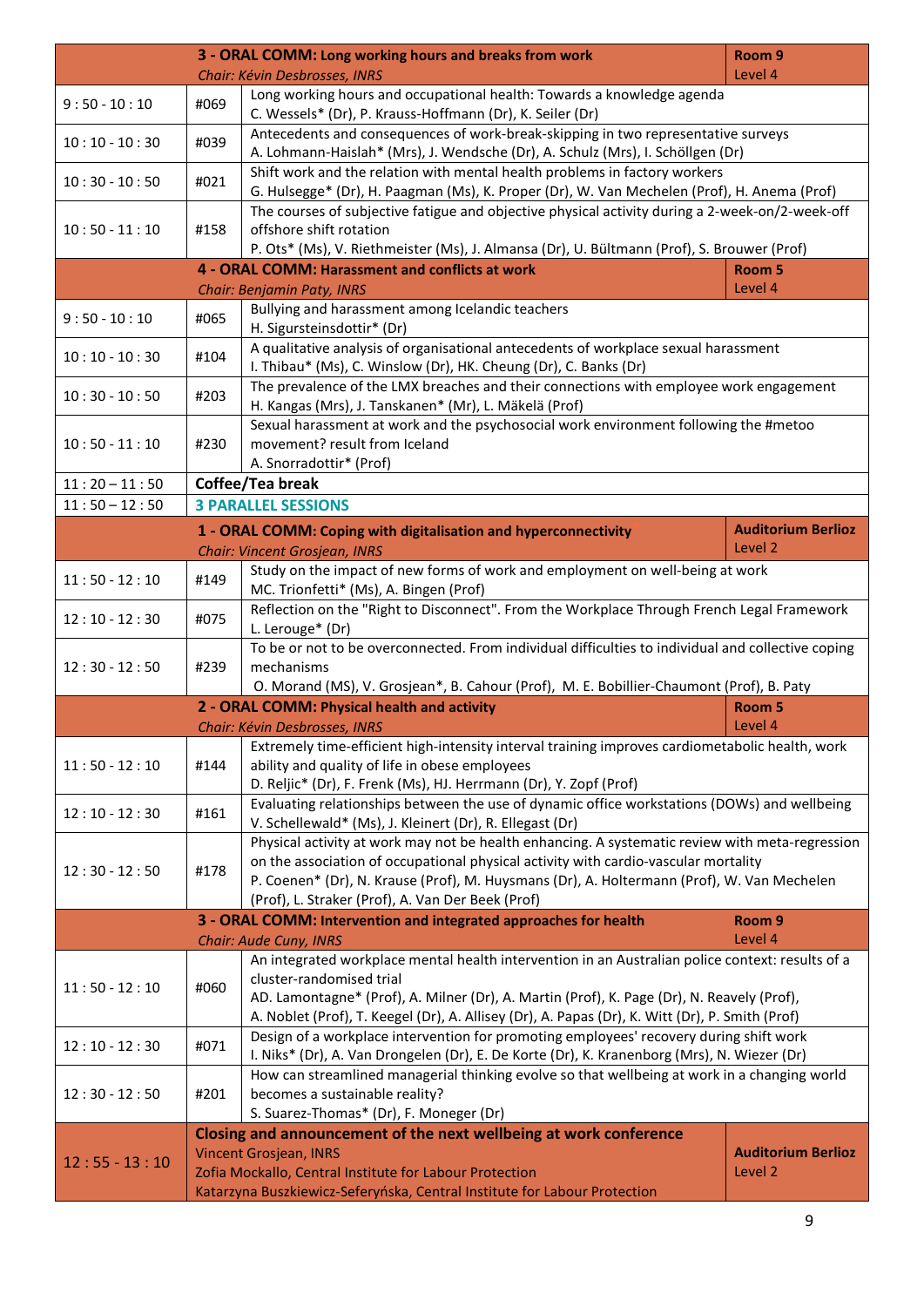### **LIST OF POSTERS**

### **SESSION I (More details)**

| Number         |      | Abstract   Title and Author(s)                                                                                                                     |
|----------------|------|----------------------------------------------------------------------------------------------------------------------------------------------------|
|                |      | Analysis of safety awareness, accident prevention and implementation of behavior based safety                                                      |
| $\overline{2}$ | #023 | program in energy utility firm                                                                                                                     |
|                |      | M. Hassaan Shoukat (Mr), U. Hussain* (Mr), S. Haider (Mr)                                                                                          |
|                |      | Do psychosocial working conditions affect employee self-management of long-term health                                                             |
| 3              | #035 | conditions in the workplace?                                                                                                                       |
|                |      | SE. Hemming* (Mrs)                                                                                                                                 |
| 4              | #036 | Work ability index and psychosocial work environment in workers from homes for older people                                                        |
|                |      | T. Ratkajec* (Dr), J. Hren (Mr)                                                                                                                    |
|                |      | Occupational physicians' perspectives on supporting workers with a chronic disease in                                                              |
| 5              | #052 | strengthening self-control: a needs assessment                                                                                                     |
|                |      | A. Bosma* (Mrs), C. Boot (Dr), F. Schaafsma (Dr), H. Anema (Prof)                                                                                  |
| $\overline{7}$ | #070 | Does severity of occupational injury predict long term health related quality of life (HRQoL)?                                                     |
|                |      | S. Jónsdóttir (Mrs), JF. Friðriksson* (Mr), K. Tómasson (Dr)                                                                                       |
| 8              | #073 | Development of workplaces health risk assessment and management for total health of workers                                                        |
|                |      | Y. Kaeokaemchan (Ms), P. Anantagulnathi* (Ms), C. Chari (Ms), R. Wirichai (Ms)                                                                     |
|                |      | Working conditions and major depressive disorder: a Brazilian population-based study                                                               |
| 10             | #090 | N. Soares Xavier Oenning (Dr), P. Klarmann Ziegelmann (Prof), B. Niegia Garcia De Goulart (Prof),<br>I. Niedhammer* (Prof)                         |
|                |      | Mental health among young workers in the UK: the impact of job quality                                                                             |
| 11             | #100 | M. Gilek* (Ms)                                                                                                                                     |
|                |      | Does organisational climate moderate the impact of emotional labor on presenteeism in Korean                                                       |
| 12             | #112 | firefighters?                                                                                                                                      |
|                |      | HY. Ryu* (Ms), DS. Hyun (Mr), DY. Jeung (Dr), CY. Back (Dr), SJ. Chang (Prof)                                                                      |
|                |      | The linkages between employee well-being and productivity in financial services? case Nordea                                                       |
|                |      | <b>Bank</b>                                                                                                                                        |
| 13             | #117 | S. Nuutinen (Mrs), S. Ahola (Dr), J. Eskelinen (Dr), RL. Larjovuori* (Mrs), K. Heikkilä-Tammi (Dr), M.                                             |
|                |      | Kuula (Prof)                                                                                                                                       |
|                |      | The moderating effect of non-material rewards on the association between emotional labor and                                                       |
| 14             | #132 | suicidal ideation in Korean firefighters                                                                                                           |
|                |      | DS. Hyun* (Mr), HY. Ryu (Ms), DY. Jeung (Dr), CY. Back (Dr), SJ. Chang (Prof)                                                                      |
|                |      | From research to practice: What affects the implementation of knowledge on work organisation                                                       |
| 15             | #138 | in professional nursing?                                                                                                                           |
|                |      | M. Melzer* (Dr), L. Winkler (Mrs), A. Seidler (Prof), U. Rösler (Dr)                                                                               |
| 16             | #143 | Change management: how to preserve employee's health?                                                                                              |
|                |      | N. Brosset* (Dr), H. Leloix (Dr), N. Lefebvre (Mrs)<br>The future of work: opportunities and challenges for the nordic models occupational health? |
| 18             | #147 | consequences and challenges for the future working environment in the nordic countries                                                             |
|                |      | J. Vleeshouwers* (Dr)                                                                                                                              |
|                |      | New technologies and digital competencies among people with visual impairment in the context                                                       |
| 19             | #156 | of their wellbeing and professional activity                                                                                                       |
|                |      | K. Pawowska-Cyprysiak* (Mr), K. Hildt - Ciupi?ska (Dr)                                                                                             |
|                |      | Assessment and perspective of the use of the GABO questionnaire for assessing the sound quality                                                    |
| 20             | #164 | of open offices                                                                                                                                    |
|                |      | M. Pierrette* (Dr), P. Chevret (Dr)                                                                                                                |
|                | #171 | Works forewomen : advantages and disadvantages to be a woman in a male environment                                                                 |
| 21             |      | JL. Zylberberg* (Dr)                                                                                                                               |
| 22             | #173 | Occupational Musculoskeletal Disorders in Tunisia: Socio-economic and preventive issues                                                            |
|                |      | T. Khalfallah* (Prof), A. Mahfoudh (Dr)                                                                                                            |
| 23             | #174 | Occupational musculoskeletal disorders in cleaning women: an underestimated risk                                                                   |
|                |      | A. Mahfoudh* (Dr), C. Haj Sassi (Dr), O. Jlassi (Dr), O. Machgoul (Dr), T. Khalfallah (Prof)                                                       |
|                |      | Permanent night worker and vigilance disorder of nursing staff                                                                                     |
| 24             | #175 | A. Mahfoudh* (Prof), O. Jlassi (Dr), N. Mars (Dr), L. Bouzgarrou (Dr), I. Rassas (Dr), T. Khalfallh                                                |
|                |      | (Prof)                                                                                                                                             |
| 25             | #176 | Physical and mental quality of life in Tunisian hospital institutions                                                                              |
|                |      | A. Mahfoudh* (Prof), M. Zaidi (Dr), I. Rassas (Dr), T. Khalfallah (Prof)                                                                           |